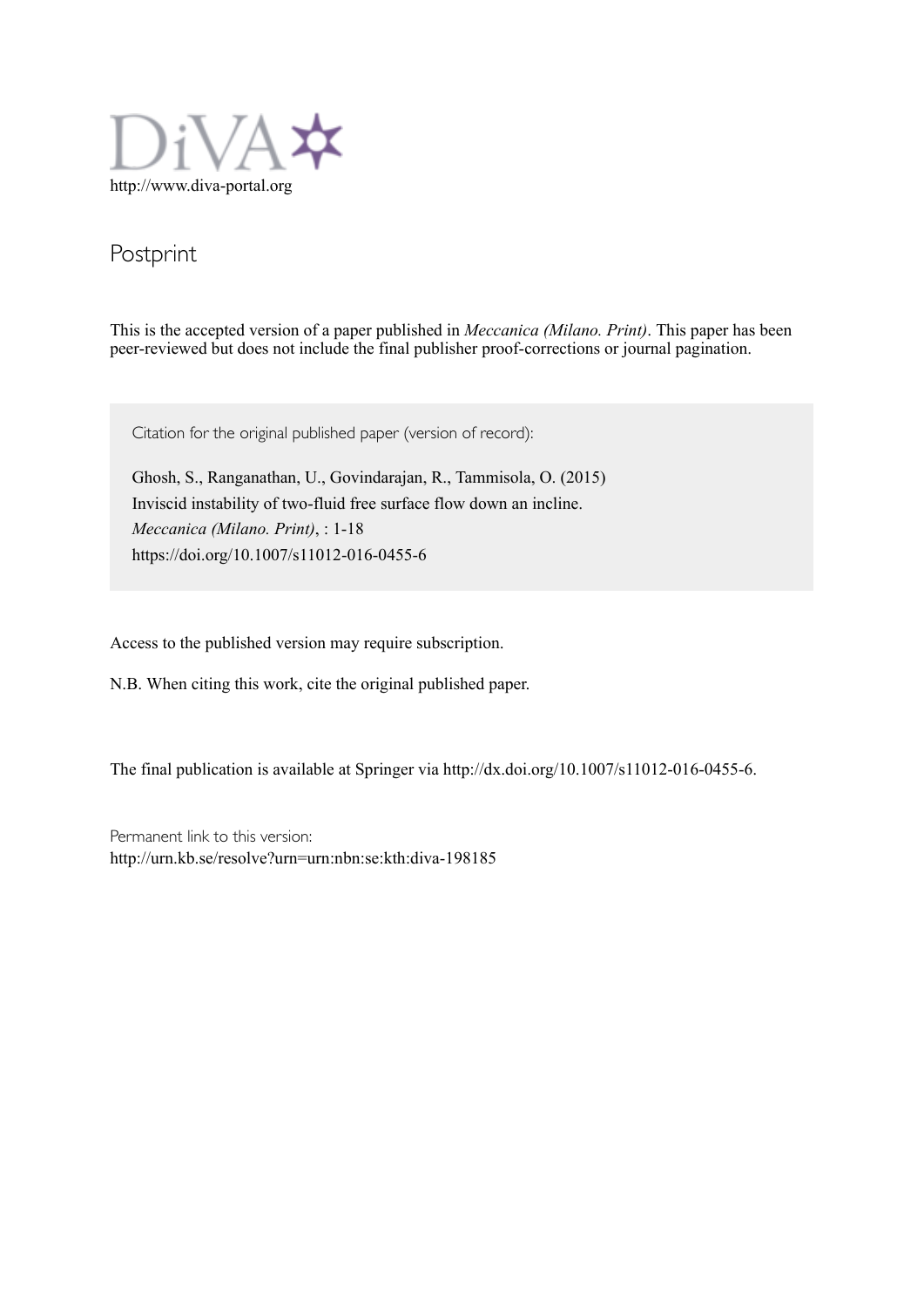Meccanica manuscript No. (will be inserted by the editor)

# Inviscid instability of two-fluid free surface flow down an incline

S. Ghosh · R. Usha · R. Govindarajan · O. Tammisola

Received: - -:- - / Accepted: - -:- -

Abstract The inviscid temporal stability analysis of two-fluid parallel shear flow with a free surface, down an incline, is studied. The velocity profiles are chosen as piecewise-linear with two limbs. The analysis reveals the existence of unstable inviscid modes, arising due to wave interaction between the free surface and the shearjump interface. Surface tension decreases the maximum growth rate of the dominant disturbance. Interestingly, in some limits, surface tension destabilises extremely short waves in this flow. This can happen because of the interaction with the shear-jump interface. This flow may be compared with a corresponding viscous twofluid flow. Though viscosity modifies the stability properties of the flow system both qualitatively and quantitatively, there is qualitative agreement between the viscous and inviscid stability analysis when the less viscous fluid is closer to the free surface.

Keywords Free surface flow · Linear stability analysis · Inviscid Instability · Wave interaction

### 1 Introduction

Motivated by different applications, a large number of inviscid instability studies have been carried out on

- Indian Institute of Technology Madras, 50
- Chennai 600036, India 51
- E-mail: ushar@iitm.ac.in 52
- R. Govindarajan 53
- TIFR Centre for Interdisciplinary Sciences, 54
- Tata Institute of Fundamental Research, 55
- Narsingi, Hyderabad 500075, India 56
- O. Tammisola 57
- Department of Engineering, The University of Nottingham, University Park, Nottingham NG7 2RD, United Kingdom 58 59
- 60
- 61
- 62 63

64

65

parallel shear flows that include flows between parallel plates [1–5], flows bounded by two free surfaces or wall bounded flows bounded by a free surface from above [6–12]. These investigations have employed various piecewise linear velocity profiles in their models and analysis, with different aims. As we shall describe below, one of the recurrent aims has been to represent viscous flows by selecting the closest inviscid flow profiles, to evaluate the inviscid nature of the instabilities in viscous flows. Our aim here is the same, and the viscous flow we would like to make a correspondence with is that of a two-fluid film flow on an inclined surface. The two fluids have different viscosities but the same density, with viscosity varying from one fluid's value to the next within a thin layer of mixed fluid.

This study is in fact motivated by the recent study on the linear stability of miscible two-fluid free-surface flows of varying viscosity down an inclined substrate examined by Usha *et al.* [13]. The results reveal the occurrence of new instability modes when the critical layer of dominant disturbance overlaps the viscosity gradient. A configuration with a less viscous wall layer is identified to be the most stable configuration at moderate miscibility, with respect to both overlap and surface modes. However, when a less viscous fluid is adjacent to the free surface, the configuration is unstable which is in contrast with the immiscible interface dominated two-fluid free surface flow [14]. An increase in the inclination angle enhances the destabilization. It is of interest to understand the physical mechanism responsible for flow instabilities in the above flow system and one needs to find out whether the instabilities arise due to viscosity stratification and/or diffusivity and/or inviscid mechanism. In view of this, in the present study, an inviscid flow model of the above free surface flow problem is developed and the instability of two-fluid parallel shear

S. Ghosh  $\cdot$  R. Usha  $(\boxtimes)$ 48 49

Department of Mathematics,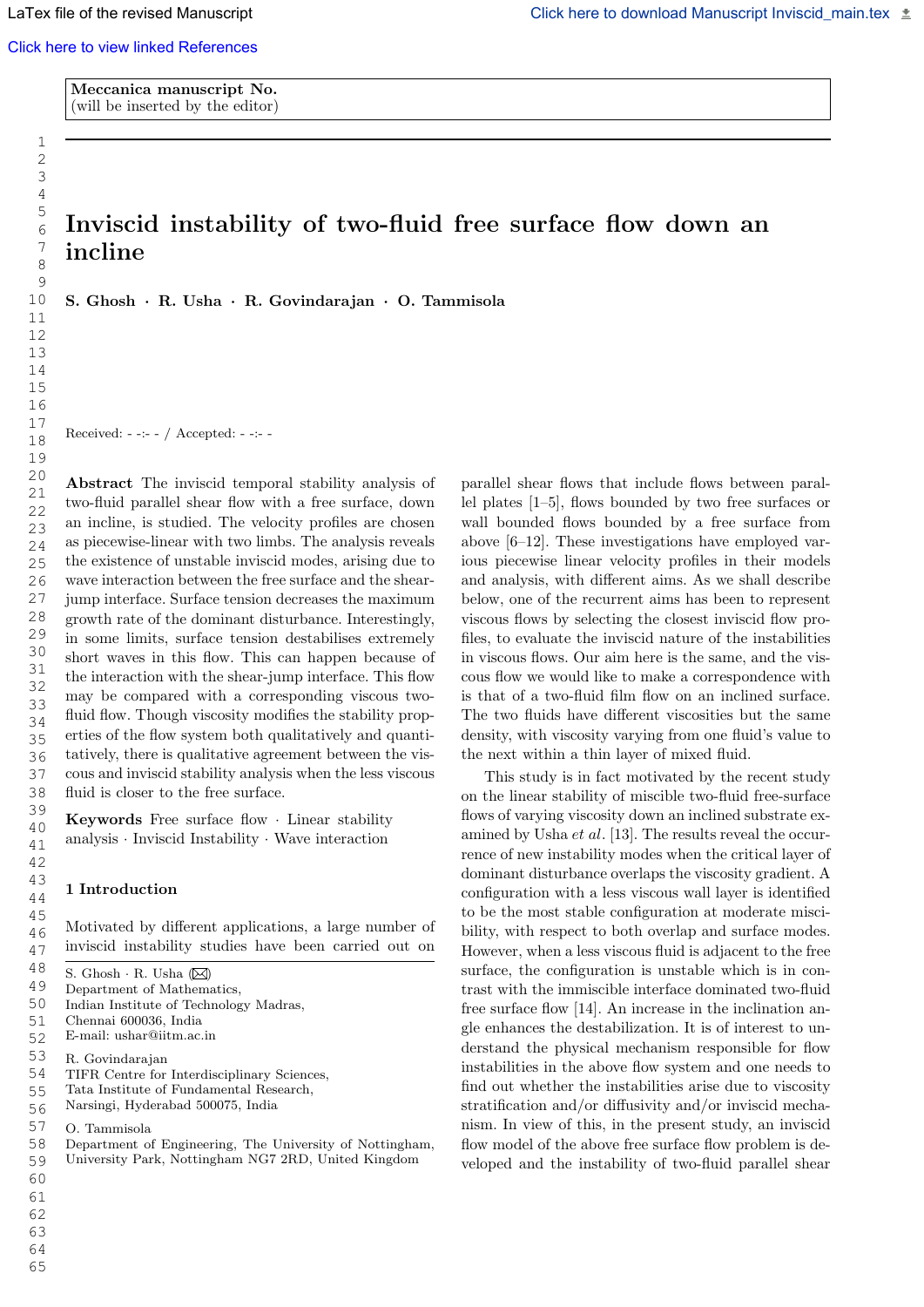1 2 3

flow down an incline separated by a jump in viscosity is analyzed. For the inviscid model, we consider base velocity profiles as continuous piecewise linear profiles with a slope change across the viscosity interface such that the asymptotic behaviour of the viscous velocity profile is maintained (see Fig. 2).

It is worth mentioning that a similar analysis was performed by Sahu and Govindarajan [15], in which they have investigated the viscous instability of free shear layer in the vicinity of a viscous stratified mixed layer. Their results show that diffusivity has no influence on the stability of this class of shear flows but viscosity stratification has a significant role on the stability characteristics. This requires an explanation as to why there is no influence of diffusivity on the stability in this system. The authors have pointed out that "it could be due to viscosity stratification acting on the stability in an inviscid nondiffusive way". In order to understand this, they have considered an inviscid model flow with a slope change across the interfaces where viscosity is stratified. The ratio of the slopes across the middle interface represents the inverse of the viscosity ratio. The existence of an unstable inviscid mode for small wave numbers has been shown. In addition, a qualitative agreement between viscous and inviscid results through the trend of growth rate and the influence of the location of the slope change on the dominant growth rate have been observed. These authors have concluded that this broad qualitative agreement between the viscous and the inviscid model results indicate that an inviscid non-diffusive mechanism has a role to play through a change in the velocity profile above and below the stratified layer.

In line with the above investigation, our goal in the present study is to understand the mechanism by which viscosity stratification acts in free surface flows. It is important to note that viscosity stratification across two different fluid phases can give rise to instabilities that are neither inviscid nor of the TS type [16–21]. There are also inviscid models of two-phase flows or free-shear layer flows which are inviscidly unstable to infinitesimal perturbations, under certain conditions. The inviscid framework is sufficient to describe the disturbance evolution at large Reynolds numbers [22–24]. In addition, the present study provides information on the inviscid analysis on wall bounded flows bounded by a free surface from above.

It is to be noted that, in spite of a number of engineering applications such as spilling breakers [6,7], coating of a substrate or manufacture of photographic films [25, 26] and environmental flows such as rock glaciers [8, 27] in which one comes across instabilities in a film with a free surface, there are only few inviscid studies on flows bounded by a free surface. Bakas and Ioannou [10] have studied modal and non-modal growth of inviscid planar perturbations in shear flows with a free surface by approximating the mean flow with one kind of piecewise linear profile. They have examined the interaction of edge waves that arise at the density discontinuity at the surface and vorticity waves that are supported at the mean vorticity gradient discontinuities in the interior. Renardy's investigation [11] on plane parallel shear flows bounded by two free surfaces shows that the flow system has long-wave instabilities for all types of velocity profiles that are not uniform. Kaffel and Renardy [12] have considered the linear stability of plane Poiseuille flow between two parallel free surfaces and the analysis reveals that there are short wave instabilities for a velocity profile with a shear rate increasing towards the free surface. However, a broad class of wall bounded flows are stable and there is no smooth velocity profile that is unstable to short waves.

Rayleigh's criterion for wall bounded flows states that the base flow profile must have an inflection point for instabilities to exist. Yih [28] and Hur & Lin [29] have extended Rayleigh's criterion for wall bounded flows to free surface flows. They have claimed that all monotonic profiles with inflection points have long-wave instabilities. Correcting the errors in the arguments presented by Yih [28] and Hur & Lin [29], Michael and Yuriko Renardy [30] in their investigation on the linear stability of inviscid parallel shear flow in a geometry bounded by a wall at the bottom and with a free surface subject to gravity show that the stability characteristics of a free surface flow are different from those for wall bounded flows. Their conclusions are based on the three specific flows  $U(y)$  namely, Poiseuille flow (with no inflection point but has velocity extremum), flow with a hyperbolic tangent shear layer (has an inflection point at  $y = 0$ , U and U'' have opposite signs), and a cubic base profile (has an inflection point at  $y = 0$ , U and  $U''$  have same signs). The results show that while neutral limiting modes must have a wave speed equal to an inflection value of the base flow profile for wall bounded case, a shear flow with a free surface can have a wave speed equal to either the velocity at the bottom or to an extremum value of velocity. Furthermore, short waves are destabilized as the shear rate increases towards the free surface.

Instabilities in shear flows have also been studied in detail for base flows without inflection point, [12,30–32] for flows with piecewise linear profiles [33, 34] and for continuous profiles [35]. The stability of gravitationalcapillary waves in the presence of vertically non-uniform current analysed by Voronovich et al. [34] shows that long waves are stable. In their study, the bottom layer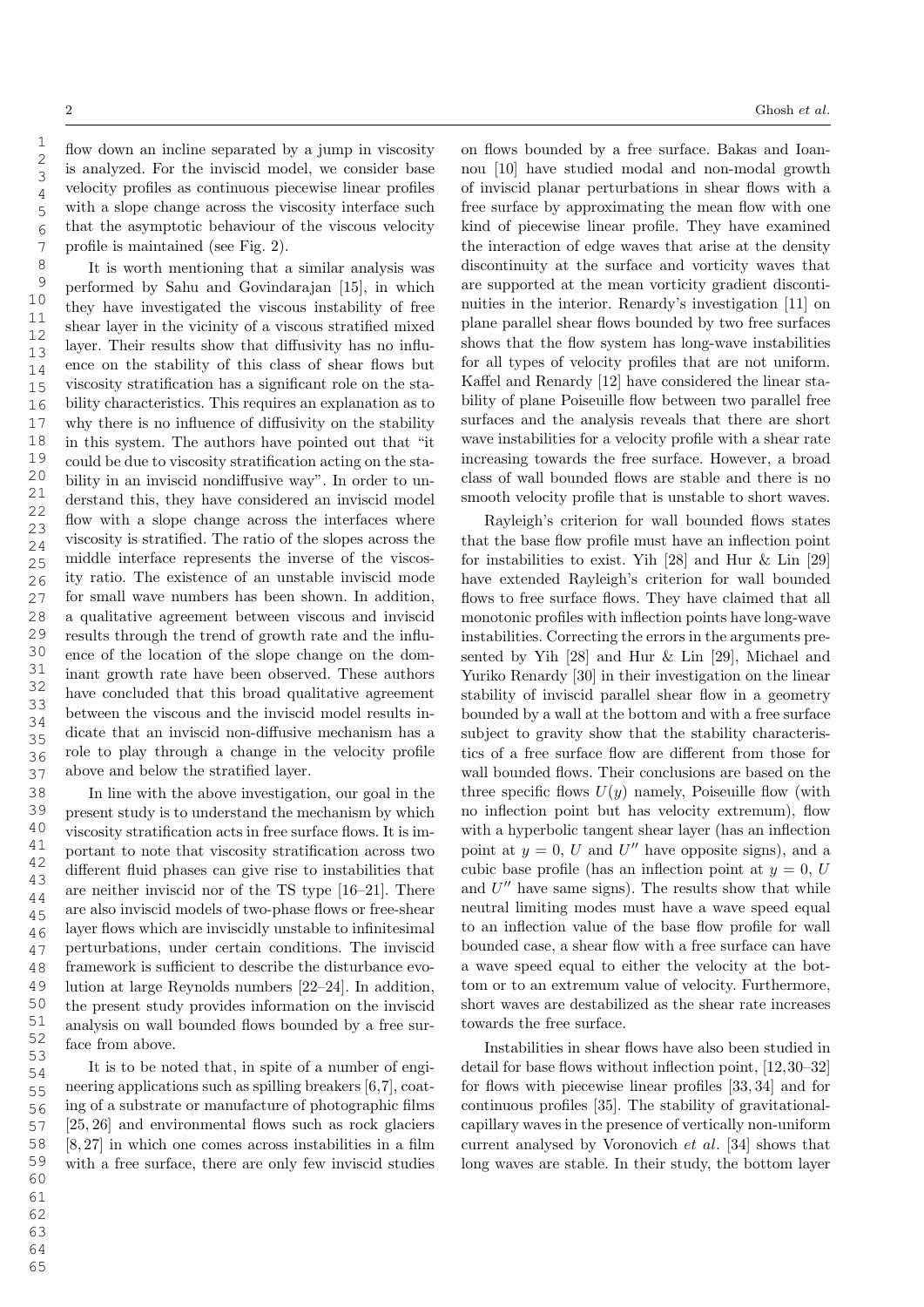is infinite and a vortex sheet is located at a fixed depth below the surface. The velocity profile in the top layer is linear. If however, it is constant, then, in the absence of a vortex sheet, the long waves are unstable for an infinite depth (Theorem 1.2 in Bresch and Renardy [36]).

Bresch and Renardy [36] have revisited the problem analyzed by Voronovich et al. [34] for a configuration with a finite bottom layer, relaxing the assumption of an irrotational flow and by including the gravity effects. They have examined Kelvin-Helmholtz instability with a free surface. The velocities of two-fluid layers are different. Long-wave stability for sufficiently small gravity is shown for smooth monotone velocity profiles of base flow. The scenario in the wall bounded case is different; the flow is unstable to all wavenumbers. Instabilities existing at large wavenumbers are localized and are independent of the boundary conditions.

Concerning shear flows without an upper free surface, the classical inviscid problem considered by Kelvin and Helmholtz that involves a vortex sheet (an infinite surface of discontinuity) separating two unbounded fluid layers of different velocity and density is always unstable provided a velocity difference exists and it has largest growth rate in the absence of density discontinuity. Following this, numerous studies have attempted to understand the instability characteristics of unbounded parallel inviscid flows [37–41].

There are investigations on two-fluid flows stratified by gravity and also between two rigid plates [1–5, 36]. The inviscid instability of immiscible fluids in a shear layer examined by Pouliquen et al. [42] revealed the existence of Holmboe waves for symmetric broken-line profile. Though they ignored the viscosity effects, the chosen velocity profile satisfied the condition of continuity of shear stress at the interface. When the symmetry is broken (the two fluids have different densities with zero velocity at the interface), they observed a single mode propagating in the same direction as the less viscous fluid at high wavenumbers. The linear stability of inviscid density-stratified shear layer flows are discussed in detail by Redekopp [43]. The effects of surface tension, density and velocity profile on inviscid instability of an unbounded shear layer are examined by Alabduljalil and Rangel [44]. In this study, they have taken the background velocity profiles as (a) piecewise linear profile and (b) error-function profile. The results reveal that surface tension has a destabilizing effect and that the unstable mode induced by surface tension is weak as compared to the dominant mode. Instabilities at large wavenumbers are observed with a background viscosity jump at the interface. Although the above studies deal with inviscid stability analysis of an unbounded shear layer of two fluids, the viscosity has its role to play on

the background flow and influences the stability characteristics of the flow. In the inviscid analysis presented, the effect of viscosity appears through its influence on the background velocity profile.

There are also some earlier work relevant to the present study [45, 46, 48]. The viscous temporal stability problem of a planar gas-liquid mixing layer with a single interface and without confinement is analyzed by Yecko et al. [45] and Boeck & Zaleski [46] for basic velocity profiles characterized by boundary layers adjacent to the interface. Boeck and Zaleski [46] performed the inviscid computations for a piecewise linear velocity profile with slopes corresponding to the boundary layers associated with the viscosity profile. When the base velocity profiles are smooth and monotonic, the above investigations show that there are three characteristic unstable modes in different bandwidth of wavenumbers. These modes arise due to (i) the difference in free-stream velocity responsible for inviscid Kelvin-Helmholtz mechanism, (ii) the TS mechanism in the gas boundary layer and (iii) the viscosity contrast mechanism. These modes occur distinctly in the limiting case of large Reynolds numbers. They have observed difference between the viscous and inviscid computations and they have attributed this to the viscositycontrast instability mechanism. The instability that arises due to viscosity contrast occurs at the interface between the two fluids, occurs for short-wavelengths when viscosity rather than inertia is the dominant physical effect. The instability mechanism for the short-wavelength instability due to viscosity contrast was analysed by Hinch [47], who postulated that this instability requires a large viscosity contrast and a significant vorticity diffusion (i.e. a high Schmidt number).

The viscous linear stability analysis of the gas-liquid mixing layers considered by Otto et al. [48] depends on the basic velocity profiles, the density ratio and on the Reynolds number. Their inviscid computations for growth rates is only favourable for low air velocities when the experimental frequencies are used and a small or moderate velocity deficit is incorporated. Their spatial stability analysis predicts results that agree very well with measured growth rates obtained in air-water experiments.

The above investigations [45, 46, 48] indicate that it is possible to gain insight into the perturbation growth mechanism in the present study by understanding the modal instabilities in terms of the interaction between the interfaces, namely the free surface with or without surface tension and the liquid-liquid interface with viscosity jump. The paper is organized as follows: Section 2 presents the governing equations, the base state profiles and the derivation of the dispersion relation. The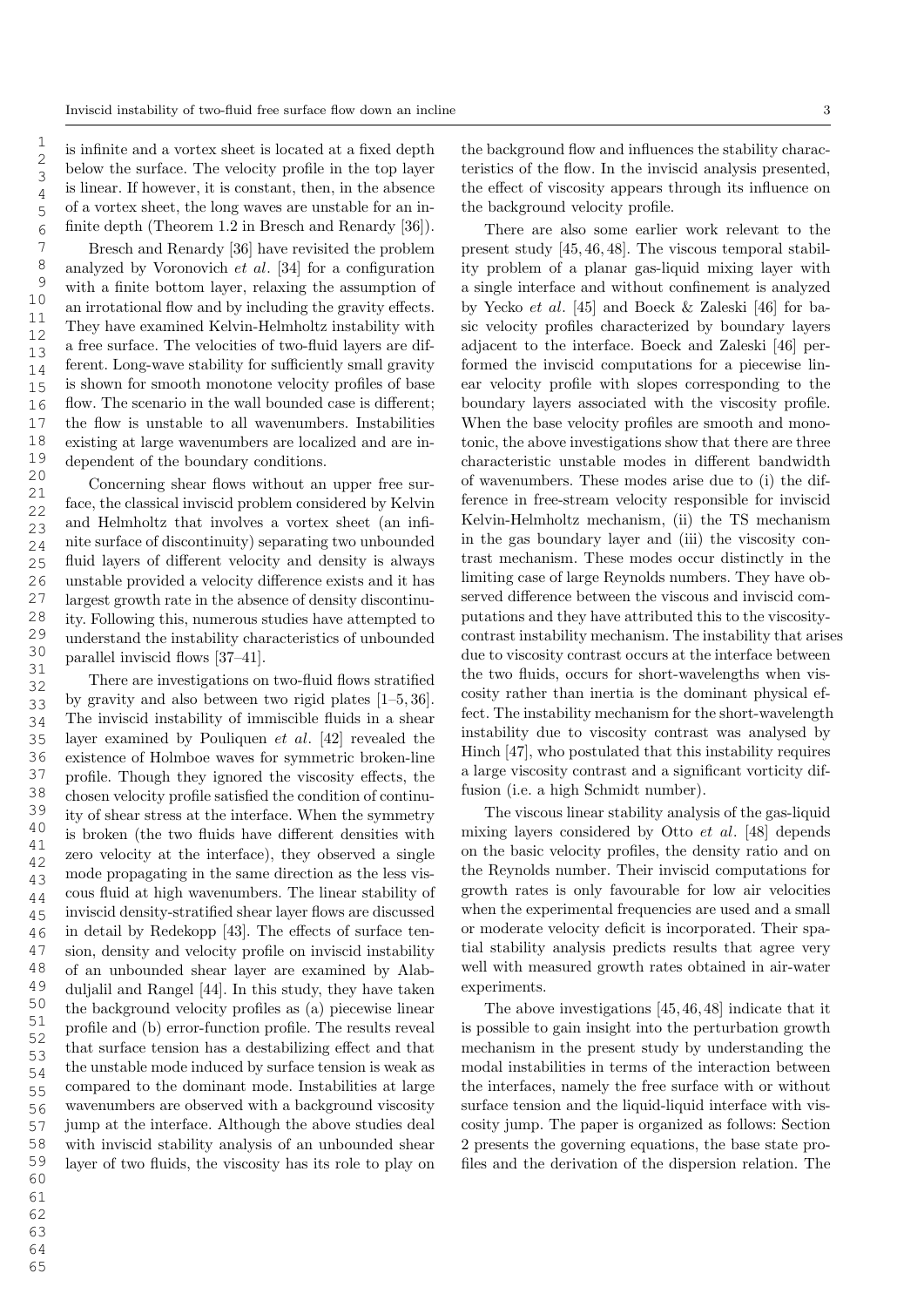results are discussed in Section 3; the equation for the total rate of disturbance kinetic energy is derived in Section 3.4; and the concluding remarks are given in Section 4. The present study is only a model to check if inviscid mechanism is important and hence the focus is on investigating a base state which is just a profile mimicking the viscous base state. In other words, we perform the stability analysis of an inviscid base profile which follows the characteristics and asymptotic behaviour of viscous base profile.

### 2 Mathematical Formulation

### 2.1 Base state

As mentioned before, the idea is to investigate whether viscosity change across a film flow can have an inviscid effect on the stability, via changes in the velocity profile. An inviscid and non-diffusive analogue of the miscible two-fluid viscosity stratified flow down an inclined substrate (Usha *et al.* [13]) is constructed (Fig. 1). As is common in inviscid analyses [15, 46], continuous piecewise linear velocity profiles are used as base flow as shown in Fig.  $2(a)$ . The jump in shear stress at the interface is taken to be equal to the inverse of the viscosity jump we are interested in comparing with. The corresponding velocity profiles in a viscous film are constructed by the approach described in Usha *et al.* [13], and are shown in Fig. 2(b). The viscosity jump across the mixed layer is modelled by a corresponding jump in the slope of the velocity profile at  $y = d$  for the inviscid analysis. The inviscid flow now supports two sets of waves, one at the liquid-liquid interface  $(y = d)$  and another at the free surface  $(y = 0)$ .

Let  $U_{1B}(y)$  and  $U_{2B}(y)$  denote the base velocity profiles in fluid layers 1 and 2 respectively. Taking the base profiles as piecewise linear and using the conditions  $U_{1B}(y = 1) = 0$ ,  $U_{2B}(y = 0) = 1$  and  $U_{1B}(y = 1)$  $d = U_{2B}(y=d)$ , these are obtained as

$$
U_{1B}(y) = \frac{K_1}{Y}(1-y),\tag{1}
$$

$$
U_{2B}(y) = \frac{K_2}{Y}(d-y) + \frac{K_1}{Y}(1-d),
$$
\n(2)

where the factor  $Y = K_2d + 1 - d$  appears upon scaling the velocity with its value at the free surface. In what follows,  $K_1$  is fixed as  $K_1 = 1$  without loss of generality. For comparing with a viscous flow of viscosity ratio  $m = \mu_2/\mu_1$ , an appropriate choice of  $K_2$  is  $1/m$ (as  $m = 1/K_2$  makes the shear stress continuous in the viscous case with viscosity ratio  $m$ ). The base velocity profiles for different values  $K_2$  (0.5, 1, 1.5) in the upper layer are presented in Fig.  $2(a)$ . Fig.  $2(a)$  suggests that,

when  $K_2 < 1$   $(K_2 > 1)$ , the velocity profile is convex (concave) function of y.  $K_2 = 1$  presents a single fluid flow with linear velocity profile. The value  $K_2 > 1$  corresponds to  $m < 1$  and  $K_2 < 1$  to  $m > 1$  profiles in Fig. 2(b) for the viscous case.

It is worth mentioning here that according to the inviscid theory, a flow system with convex base velocity profile is more inviscidly stable [2]. Our goal is to develop an inviscid model for the miscible two-fluid flow system to check if inviscid mechanism is important or not.

### 2.2 Linear stability equations

The equations and the boundary conditions governing the inviscid instability of the gravity-driven free surface flow of two-fluids down an incline on  $0 \leq y \leq H$  (Fig. 1) are non-dimensionalized using the following scales:

$$
x^* = \frac{x}{H}, y^* = \frac{y}{H}, t^* = \frac{V}{H}t, (u_n^*, v_n^*) = \frac{1}{V}(u_n, v_n),
$$

$$
p^* = \frac{p}{\rho V^2}, d^* = \frac{d}{H}, h_n^* = \frac{h_n}{H}, (3)
$$

where  $V$  is the characteristic velocity at the free surface, H is the height of the unperturbed film and  $\rho$  is the fluid density; the sub-index  $n = 1, 2$  denotes to the flow variables in fluid layers '1'  $(d \leq y \leq 1)$  and '2'  $(0 \le y \le d)$  respectively;  $u_n$ ,  $v_n$  are the velocity components in the x and y directions, respectively;  $p_n$  and t correspond to the pressure and time.  $h_1(x, t)$ ,  $h_2(x, t)$ are the deflections of the liquid-liquid interface and the free surface with respect to  $y = d$  and  $y = 0$ , respectively (see Fig. 1).

The boundary conditions are the no-slip condition at the inclined plane  $(y = 1)$ , the continuity of normal velocity, pressure and kinematic condition at the fluidfluid interface  $(y = h_1(x, t))$  together with the kinematic condition and the balance of pressure at the free surface  $(y = h_2(x, t))$ . They are linearized about the base flow and in terms of disturbances  $\tilde{u}_n, \tilde{v}_n, \tilde{p}_n$  and  $\tilde{h}_n$  $(n = 1, 2)$  proportional to  $e^{i(\alpha x - \omega t)}$  with proportionality constants  $\hat{u}_n, \hat{v}_n, \hat{p}_n$  and  $\hat{h}_n$   $(n = 1, 2)$  respectively, where  $i \equiv \sqrt{-1}$ ,  $\alpha$  and  $\omega = \alpha c$  are the wave number and the frequency of the infinitesimal two-dimensional disturbances; c is the complex wave speed. This results in the following eigenvalue problem in the form of Rayleigh equations for the two-dimensional perturbations on the domain  $0 \le y \le 1$  (after suppressing hat (ˆ) symbols):

$$
(U_{nB} - c)(D^2 - \alpha^2)v_n - U''_{nB}v_n = 0.
$$
\n(4)

Note that since the velocity profiles are linear,  $U''_{nB} = 0$ . The boundary conditions are given by

$$
v_1 = 0 \quad \text{at } y = 1,\tag{5}
$$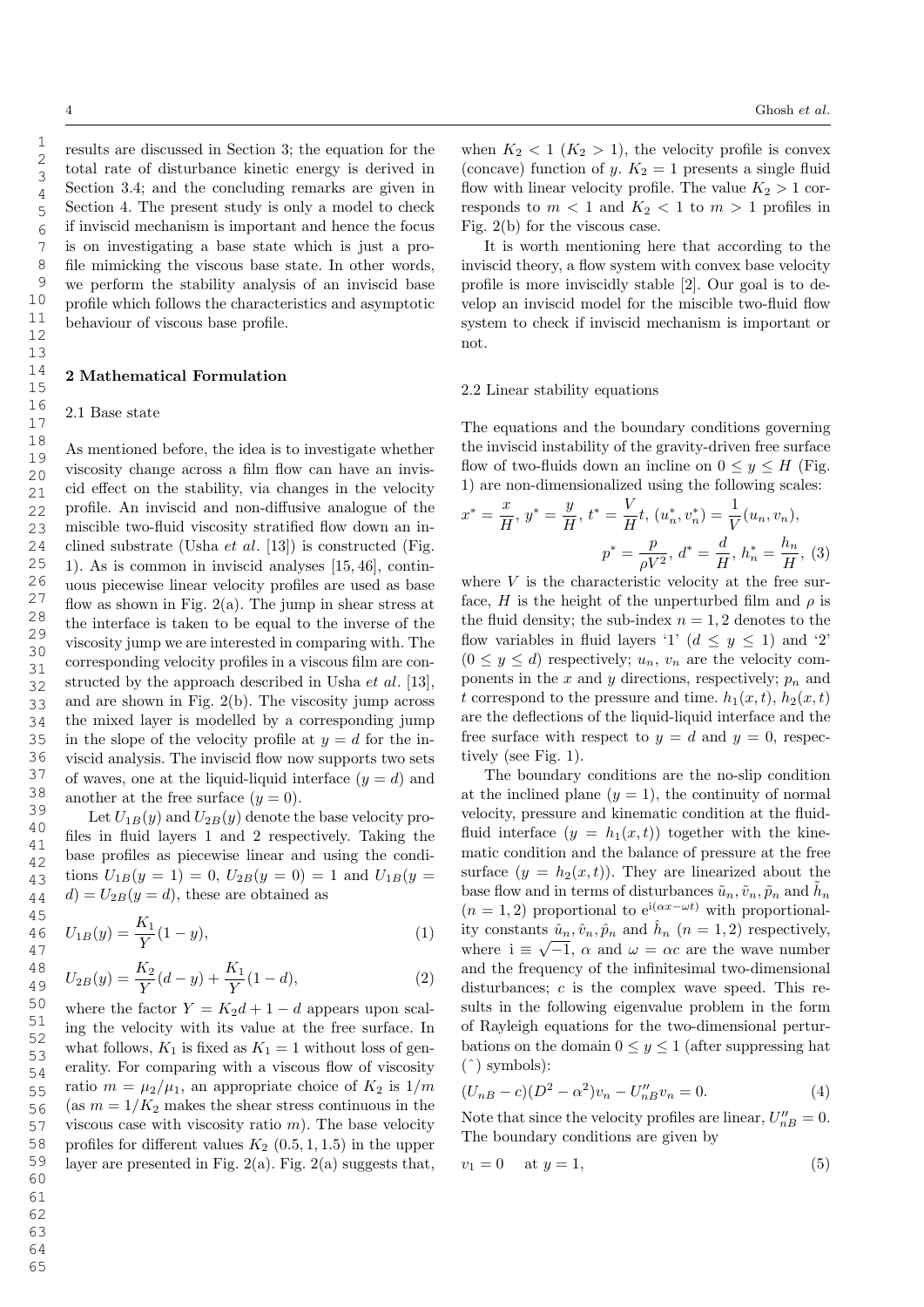

Fig. 1 Schematic of the geometry for the flow system considered. Fluids '1' and '2' occupy the regions near the inclined plane  $(y = H)$  and near the free surface  $(y = h_2(x, t))$  respectively.  $y = h_1(x, t)$  represents the liquid-liquid interface and  $\theta$  is the angle of inclination.



Fig. 2 Base velocity profiles: (a) for inviscid two-fluid free surface flow with slope change interface located at  $d = 0.4$  and (b) for the corresponding viscous miscible two-fluid flow in Fig. 2 of Usha et al. (2013) [13] ; curves with star symbols represent base viscosity profiles.

$$
v_1 = v_2 \quad \text{at } y = d,\tag{6}
$$

$$
p_1 = p_2 \quad \text{at } y = d,\tag{7}
$$

 $v_1 = i\alpha h_1 (U_{1B} - c)$  at  $y = d$ , (8)

$$
v_2 = i\alpha h_2 (U_{2B} - c) \quad \text{at } y = 0,
$$
\n(9)

$$
p_2 = -\alpha^2 Sh_2 - G \cot(\theta) \quad \text{at } y = 0. \tag{10}
$$

In the above,  $G = \frac{gH\sin(\theta)}{V^2}$  is the dimensionless gravity parameter,  $S = \frac{\sigma}{\rho V^2 H}$  is the dimensionless surface tension parameter, where  $\sigma$ , g are the surface tension coefficient between fluid-2 and air, and acceleration due to gravity, respectively.

The solutions of Eq. 
$$
(4)
$$
 are

$$
v_1(y) = P_1 e^{\alpha y} + Q_1 e^{-\alpha y}, \tag{11}
$$

$$
v_2(y) = P_2 e^{\alpha y} + Q_2 e^{-\alpha y},
$$
\n(12)

where  $P_1$ ,  $Q_1$ ,  $P_2$ ,  $Q_2$  are arbitrary constants to be determined. Substitution of  $v_1, v_2$  in the boundary conditions  $(5) - (10)$  yields the following dispersion relation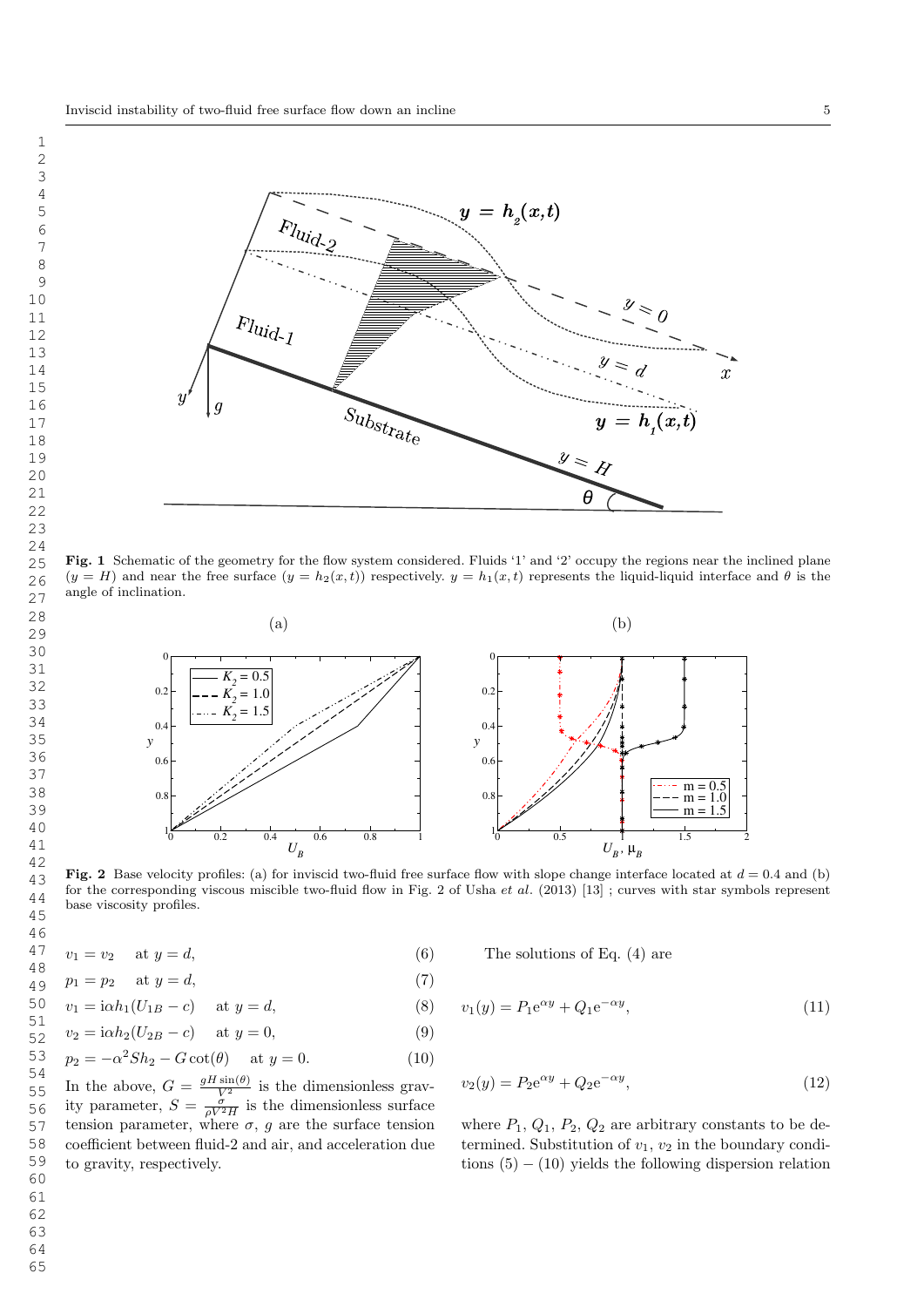where

$$
M_1 = \alpha (c - U_{2B}^0),
$$
  
\n
$$
M_2 = \left[ \frac{M_1 (M_1 + U_{2By}^0) + (\alpha^3 S + \alpha G \cot(\theta))}{M_1 (M_1 - U_{2By}^0) - (\alpha^3 S + \alpha G \cot(\theta))} \right],
$$
  
\n
$$
M_3 = \left[ \frac{e^{\alpha d} - e^{\alpha (2-d)}}{e^{\alpha d} + M_2 e^{-\alpha d}} \right].
$$

and  $U_{nB}^d$  and  $U_{nB}^0$   $(n = 1, 2)$  represent the values of base velocity at  $y = d$  and  $y = 0$  respectively. The dispersion relation  $(13)$  is cubic in c for a given value of  $\alpha$ . Eq. (13) can be simplified since the base velocity profiles are piecewise linear and  $U_{2B}^0 = 1, K_1 = 1.$ Also, from equations (1) and (2), one obtains  $U_{1B}^d$  =  $U_{2B}^d = (1 - d)/Y$ ,  $U_{1By}^d = -1/Y$ ,  $U_{2By}^d = -K_2/Y$ ,  $U_{2By}^0 = -K_2/Y$ . Defining

$$
f \equiv G \cot \theta + S \alpha^2,\tag{14}
$$

and for ease of algebra, setting  $q \equiv \sinh[\alpha(1-2d)]$  $(\cosh \alpha)$ ,  $r \equiv \cosh[\alpha(1 - 2d)]/(\cosh \alpha)$ ,  $x = 1 - d$ ,  $K_2 =$ k,  $y = kd$  and  $t = \tanh(\alpha)$ , equation (13) is rewritten after some algebra as

$$
c^3 + Bc^2 + Cc + D = 0,\t(15)
$$

where

$$
B = \frac{1}{(x+y)} \left[ -3x - 2y + \frac{(k+1)t + q(1-k)}{2\alpha} \right], \quad (16)
$$

$$
C = \frac{1}{(x+y)^2} \left[ (x+y)(3x+y) - \frac{t}{\alpha} \left[ x+k-f+2(x+y)f + d^2(k-1)^2 f \right] + \frac{(k-1)}{2\alpha^2} \left[ k(r-1) + 2\alpha(x+y)q \right] \right], \quad (17)
$$

$$
D = -\frac{1}{(x+y)} \left\{ x - \frac{kxt}{\alpha(x+y)} + \frac{1}{2\alpha} \left[ (k-1-2xf)t + q(k-1) \right] + \frac{(r-1)(k-1)}{2\alpha^2} \left[ f + \frac{k}{(x+y)} \right] \right\}.
$$
 (18)

For a cubic equation with real coefficients, the only two possibilities are that either all roots are real, or that one root is real and the other two are complex conjugates of each other. Therefore, the flow system is stable (unstable) accordingly as the discriminant,

$$
\Delta = C^2(B^2 - 4C) - 4B^3D - 27D^2 + 18BCD \tag{19}
$$

is positive (negative).

### 3 Stability Results

### 3.1 Limiting cases

Before presenting the complete solution, it is revealing to obtain some limiting solutions of this problem. First, when  $d = 0$  and  $k = 1$ , equation (15) reduces to that for a single fluid, which, upon regrouping, can be written as

$$
(c-1)\left[-\alpha c^2 + c(2\alpha - \tanh(\alpha))\right]
$$

$$
+ (c-1)[(f+1)\tanh(\alpha) - \alpha] = 0. \quad (20)
$$

The roots of Eq. (20) are

$$
c_1=1,
$$

$$
c_{2,3} = \frac{(2\alpha - \tanh(\alpha)) \mp \sqrt{\tanh^2(\alpha) + 4\alpha f \tanh(\alpha)}}{2\alpha},
$$

which may be seen to be all real, since  $\alpha \geq 0$ . Thus, a film of a single fluid with a linear profile flowing down an incline is inviscidly stable at all wavenumbers for any surface tension and any inclination. We return to the piecewise linear velocity profile, with  $k \neq 1$ .

### 3.1.1 Vertical wall, no surface tension

We notice that gravity and surface tension appear in the problem only as the combination  $f$ , given by equation 14. For a vertical wall  $(\theta = 90^{\circ})$ , in the absence of surface tension  $(S = 0)$ , we have  $f = 0$ . It may be checked that  $1 + B + C + D = 0$ , showing that  $c = 1$  is a root of the cubic equation (15). The other two roots are those of the quadratic equation

$$
c^2 + (1 + B)c - D = 0.
$$
 (21)

The discriminant of equation (21) becomes (after some algebra)),

$$
\Delta = \frac{(1-k)}{(x+y)^2} \left[ \frac{2k}{\alpha^2} (r-1) + \frac{y}{\alpha} (t+q) + \frac{t^2}{4\alpha^2} (1+3k) + \frac{q^2}{4\alpha^2} (1-k) + \frac{tq}{2\alpha^2} (1+k) \right] + \frac{1}{(x+y)^2} \left[ y - \frac{kt}{\alpha} \right]^2
$$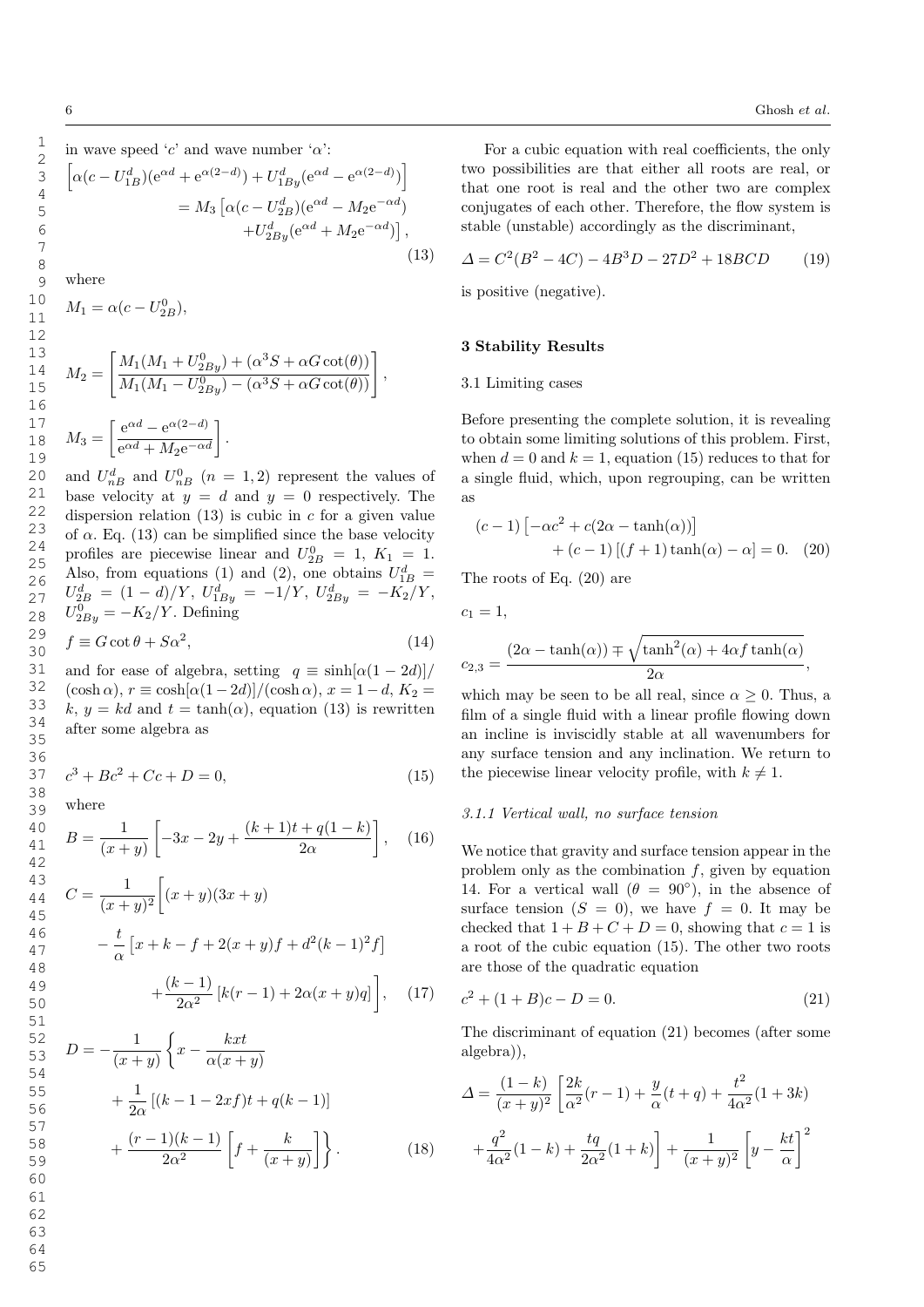Case(i) Short waves  $(\alpha \to \infty)$ : Here,  $\Delta = k^2 d^2 / (k d +$  $(1-d)^2$  which is positive, showing that the roots of Eq. (21) are real. Therefore, there is no short wave instability for  $f = 0$ .

Case(ii) Long waves  $(\alpha \rightarrow 0)$ : In this case,  $\Delta =$  $(1-d)^2/(kd+1-d)^2$  and it is positive again, so longwaves too are stable for any k when  $f = 0$ .

# 3.1.2 Horizontal wall or large surface tension

In the limit of either  $\cot \theta$  or S becoming extremely large, f becomes very large. An examination of the discriminant makes it evident that stability is decided in this limit by the sign of  $-4C^3$ . In this limit,

$$
C = -\left(\frac{tf}{\alpha}\right). \tag{22}
$$

It is immediately evident that the discriminant is always positive, which makes the flow always stable when either the wall inclination goes to 0 or surface tension is very large.

For the case when  $f \neq 0$  but is finite, we examine below the limits of diverging and vanishing shear ratios.

# 3.1.3 Diverging shear ratio k

As the ratio of the slopes of the linear velocity profiles tends to infinity  $(k \to \infty)$ , we have the velocity of the lower fluid going to 0. One obtains from Eqs.  $(16)-(18)$ ,

$$
B_{k\to\infty} = -2 + \frac{t-q}{2d\alpha},
$$
  
\n
$$
C_{k\to\infty} = 1 + \frac{1}{2\alpha^2 d^2} (r + 2\alpha dq - 1) - \frac{tf}{\alpha},
$$
  
\n
$$
D_{k\to\infty} = \frac{1}{2\alpha^2 d^2} [(1-r)(1+df) - \alpha d(q+t)].
$$

Case(i) Short waves: We note that,

$$
\lim_{\alpha \to \infty} \frac{t}{\alpha} = 0, \lim_{\alpha \to \infty} \frac{q}{\alpha} = 0, \lim_{\alpha \to \infty} \frac{q}{\alpha^2} = 0, \lim_{\alpha \to \infty} \frac{r-1}{\alpha^2} = 0.
$$

For short waves, in the absence of surface tension,  $B_{k\to\infty}$  $= -2, C_{k\to\infty} = 1$  and  $D_{k\to\infty} = 0$ . The discriminant  $\Delta$ (Eq. 19) is zero in this case, showing that short waves are stabilized as  $k \to \infty$  and  $S = 0$ . On the other hand, when surface tension is present but small, i.e., in the limit  $S \neq 0$  but  $\alpha S \ll 1$ , then, for short waves  $B_{k\to\infty} = -2$ ,  $C_{k\to\infty} = 1 - tS\alpha$  and  $D_{k\to\infty} = \frac{S(1-r)}{2d}$ 2d and the discriminant (19) becomes,

$$
\Delta = -\frac{1}{4d^2} \left[ 8dS(1-r) + 27S^2(1-r)^2 \right].
$$

Since  $1 - r > 0$  for large  $\alpha$ ,  $\Delta < 0$  showing that short waves are unstable in the presence of surface tension as  $k \to \infty$ . This result shows that surface tension has a destabilising effect on short waves in this inviscid flow. The reason for this counter-intuitive effect is the fact that there is an interaction with the layer of shear jump, which can phase-lock the waves on the two layers in an unstable configuration. Such phase locking will be seen below in the solution of the complete problem.

Case(ii) Long waves: For long waves, we have

$$
\lim_{\alpha \to 0} \frac{t}{\alpha} = 1, \lim_{\alpha \to 0} \frac{q}{\alpha} = 1 - 2d, \lim_{\alpha \to 0} \frac{r - 1}{\alpha^2} = 2d(d - 1),
$$

the coefficients are  $B_{k\to\infty} = -1, C_{k\to\infty} = -G \cot \theta$  and  $D_{k\to\infty} = G \cot \theta (1 - d)$ . The discriminant  $\Delta$  is then,

$$
\Delta = 4G^3 \cot^3 \theta + G^2 \cot^2 \theta (3d - 2)^2
$$

$$
-12G^2 \cot^2 \theta (3d - 1)(d - 1) + 4G \cot \theta (1 - d).
$$

The stability properties are independent of surface tension for long waves. Now, for a vertical wall  $(\theta = 90^{\circ})$ ,  $\Delta = 0$  and the system is stable. For any  $\theta \neq 90^{\circ}$ , the system is stable for  $\frac{1}{3} < d < 1$ , while at other d the flow may be stable or unstable.

### 3.1.4 Vanishing shear ratio k

We note that due to the presence of a no penetration surface at  $y = H$  and a free surface at  $y = 0$ , the limits  $k \to \infty$  and  $k \to 0$  will not yield the same result. We therefore consider the latter case separately here, where the upper fluid is at a constant velocity of 1. When  $k \to 0$ , we have from Eqs. (16) – (18),

$$
B_{k\to 0} = -3 + \frac{1}{2\alpha x}(t+q),
$$
  
\n
$$
C_{k\to 0} = 3 - \frac{1}{\alpha x}(t+q) - \frac{tf}{\alpha},
$$
  
\n
$$
D_{k\to 0} = -1 + \frac{1}{2} (t+q) + \frac{tf}{\alpha} - \frac{f}{\alpha} (t+q)
$$
 (23)

$$
D_{k \to 0} = -1 + \frac{1}{2\alpha x}(t+q) + \frac{t}{\alpha} - \frac{1}{2\alpha^2 x}(r-1).
$$
 (23)

Case(i) Short waves: In the case of short waves,

$$
B_{k \to 0} = -3, C_{k \to 0} = 3 - tS\alpha,
$$
  

$$
D_{k \to 0} = -1 + tS\alpha + \frac{S}{2x}(r - 1)
$$

. The inclination of wall has no influence on the stability properties. In the absence of surface tension,  $B_{k\to 0} =$  $-3$ ,  $C_{k\rightarrow 0} = 3$ ,  $D_{k\rightarrow 0} = -1$  and  $\Delta = 0$ ; hence the short waves are stable.

If surface tension is present but  $S\alpha \ll 1$  then  $B_{k\to 0} =$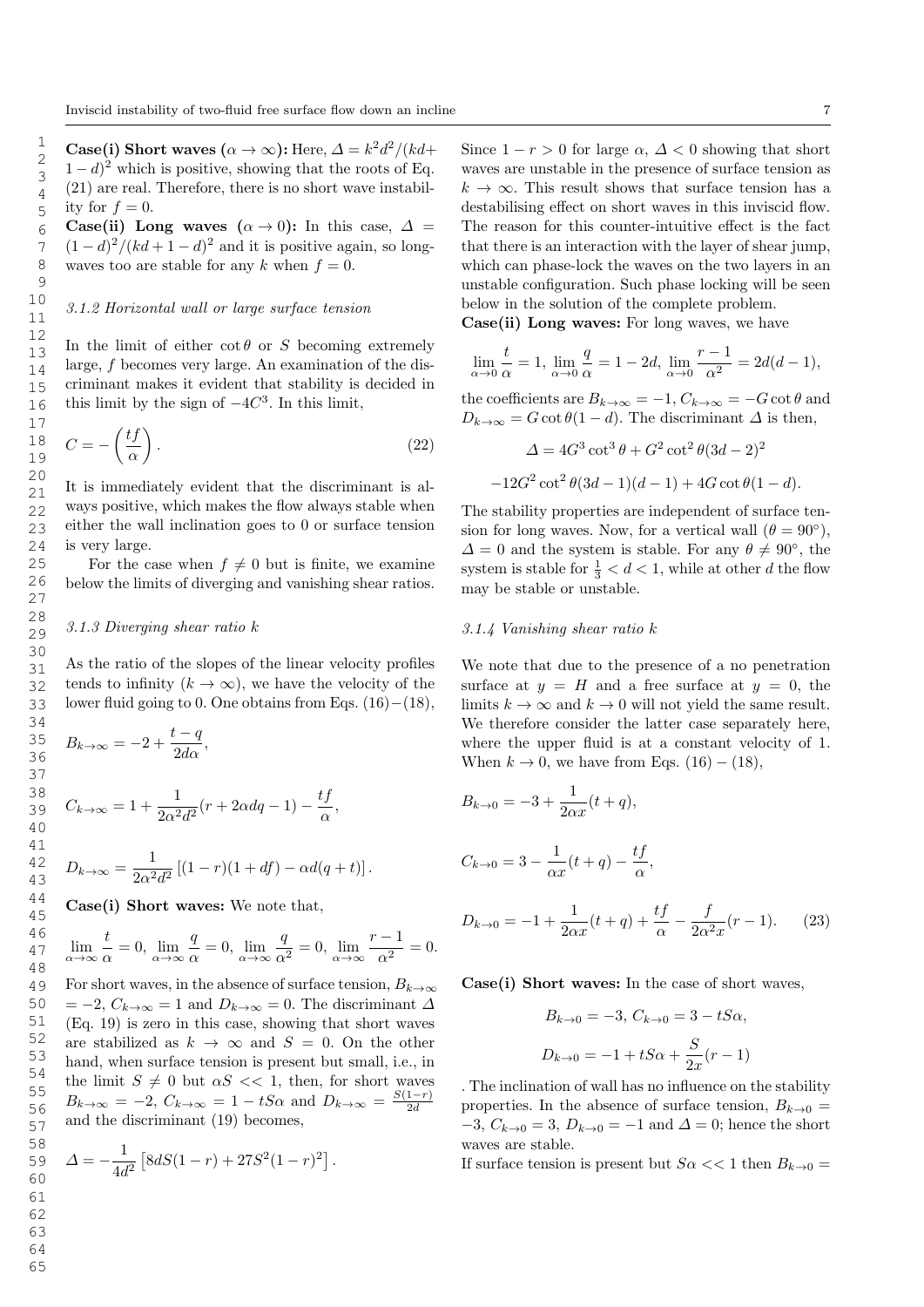

Fig. 3 Real and imaginary parts of eigenmodes as a function of wave number  $\alpha$  when  $K_1 = 1, K_2 = 1.5, d = 0.4$  and  $G = 5/6$ : Fig. (a), (b) for  $\theta = 90^{\circ}$ ,  $S = 0$ ; Fig. (c), (d) for  $\theta = 45^{\circ}$ ,  $S = 0$ . Fig. (e), (f) are for surface tension parameter  $S = 0.02$  with  $\theta = 90^{\circ}$ . Here  $c_r$  and  $c_i$  represent real and imaginary parts of the eigenmodes.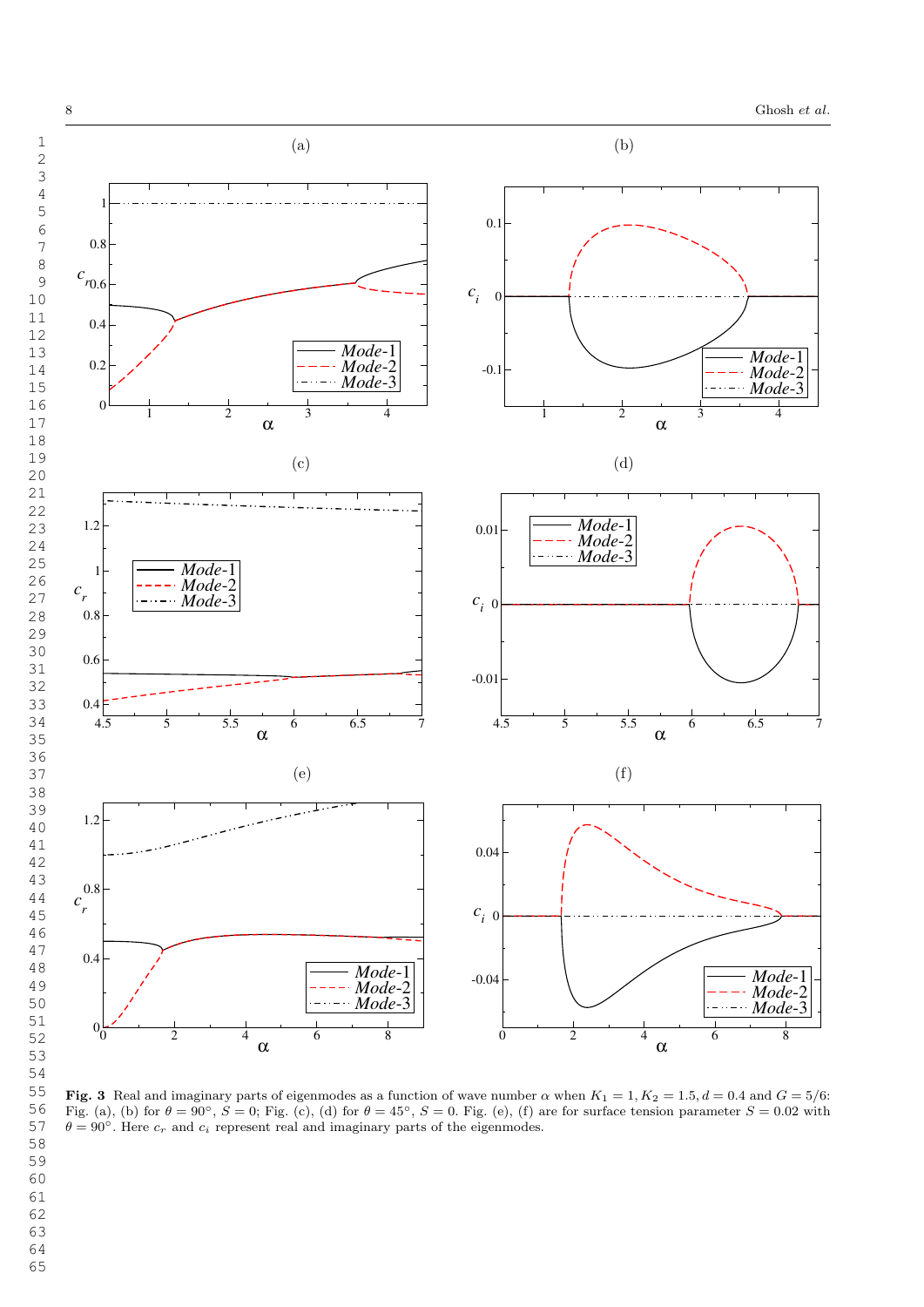

Fig. 4 Influence of upper layer slope  $(K_2)$  and effect of distance between the two interfaces (d) on the growth rate  $\omega_i = \alpha c_i$ for  $K_1 = 1$ ,  $\theta = 90^\circ$ ,  $G = 1/Y$ . Fig. (a), (b) are without surface tension  $(S = 0)$  and in Fig. (c), (d) surface tension  $S = 0.02$ . In Fig. (a), (c),  $d = 0$  and in Fig. (b), (d),  $K_2 = 1.5$ .

 $-3$ ,  $C_{k\to 0} = 3$ ,  $D_{k\to 0} = -1 + \frac{S}{2x}(r-1)$ . The discriminant is

$$
\Delta = -\frac{27}{4} \left( \frac{S^2}{x^2} \right) (r - 1)^2,
$$

and is negative for all  $x$  and  $r$ . Therefore, in the presence of small surface tension, the short waves  $(\alpha \to \infty)$ are destabilized.

**Case(ii)** Long waves: For long waves,  $B_{k\to 0} = -2$ ,  $C_{k\to 0} = 1 - G \cot \theta$  and  $D_{k\to 0} = G \cot \theta (1 - d)$ . The discriminant in this case is

$$
\Delta = 4G \cot \theta (G \cot \theta - 1)^2 + 9G^2 \cot^2 \theta (1 + 3d)(1 - d),
$$

which is zero for a vertical wall  $(\theta = 90^{\circ})$  and positive for any other wall inclination  $(\theta)$  less than 90°. Therefore there is no long wave instability when  $k \to 0$ .

Although the configurations and base state profiles are different, it is worth mentioning the different limiting cases examined by Bresch and Renardy [36] for the Kelvin-Helmholtz instability with a free surface for the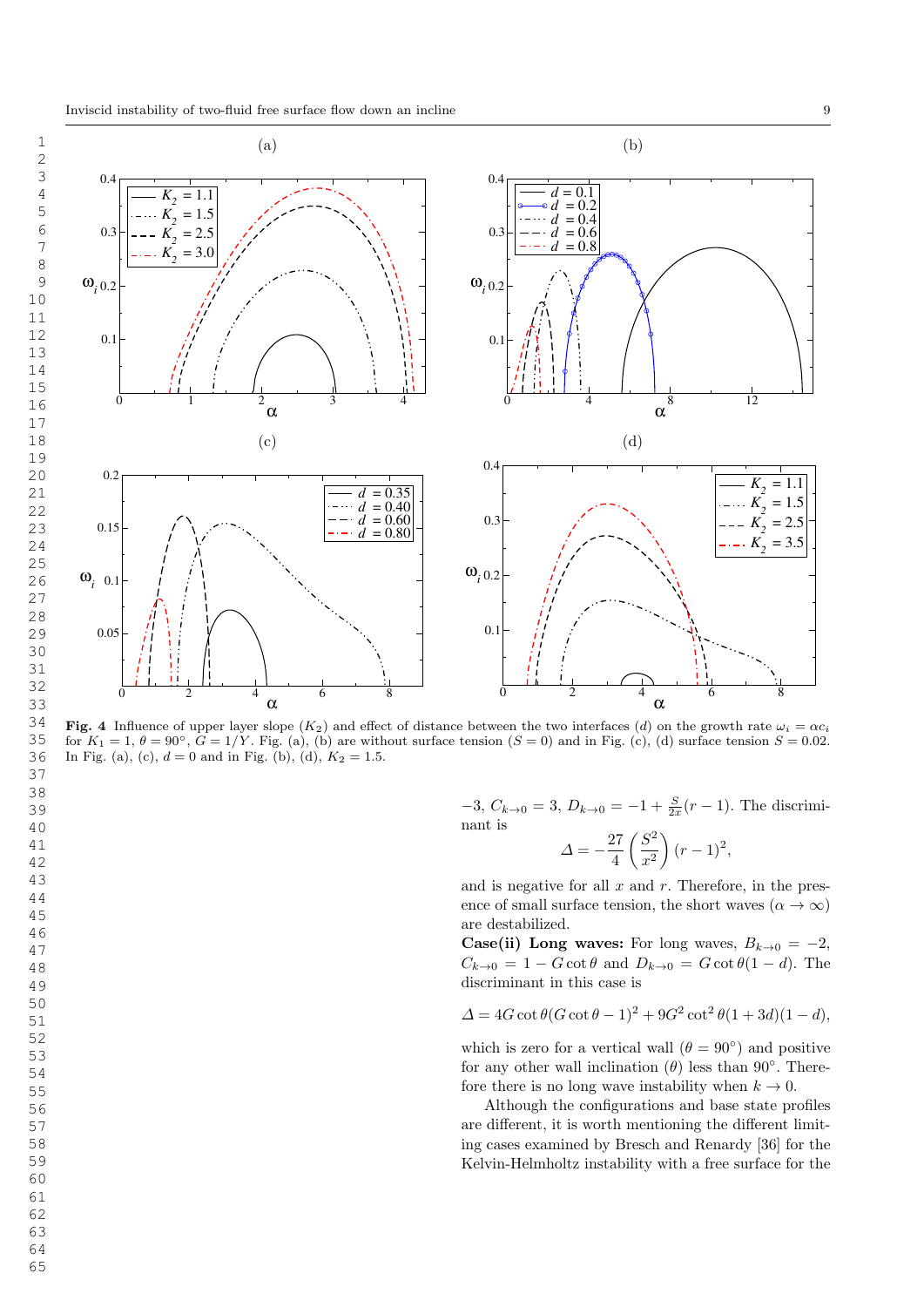1 2

wall bounded case. The authors exhibit scenarios similar to the limiting cases of the present study for long and short wavelengths for constant-shear base velocity profiles. They have shown that there is no long-wave instability  $(\alpha \to 0)$  when gravity  $(G)$  satisfies the condition  $0 \le G \le 1/2$ . In the case of short waves  $(\alpha \to \infty)$ there is Kelvin-Helmholtz type instability and it is independent of gravity. Farther, the results reveal that stability of long waves for small gravity generally holds for monotone profiles. The base velocity profiles in the present study are always monotone.

Having examined these limiting cases for long and short waves for extreme values of  $k$ , we move on to the stability results for finite k and moderate wave numbers. These are obtained numerically from the dispersion relation and presented in the next section.

### 3.2 Numerical Results

The equation (15) describes the stability problem for the two layer inviscid fluid flow system. It is an equation for the wave speed  $c$  with real coefficients. The stability of the base flow, approximated by a piecewise linear profile is considered. The behaviour of eigenmodes for the case when surface tension  $S = 0$ , 0.02 and gravitational parameter  $G \neq 0$  is first examined.

Fig. 3 provides a typical result showing the real  $(c_r)$ and imaginary  $(c_i)$  parts of the eigenvalues of Eq. (13) as functions of wavenumber  $\alpha$ , when  $K_1 = 1, K_2 =$ 1.5  $(m < 1), d = 0.4, G = 5/6$ , for two different values of  $S = 0$  (Figs. 3(a), (b) for  $\theta = 90^{\circ}$  and Figs. 3(c), (d) for  $\theta = 45^{\circ}$ ) and  $S = 0.02$  (Figs. 3(e), (f) for  $\theta = 90^{\circ}$ ). Figs.  $3(a)$ , (b) shows the three modes for the case when  $f = 0$  (zero surface tension and vertical wall). In this case the existence of the third mode with  $c_r = 1$  and  $c_i = 0$  has been shown in the subsection 3.1.1. When surface tension is non-zero or the wall is not vertical, this third mode displays a phase speed different from 1, but is always neutrally stable. In each case instability occurs in a window of wave numbers, where two of the eigenvalues occur in a complex conjugate pair, with one decaying and the other growing. Outside this window, the modes are all neutrally stable and travel with different phase speeds. The figure thus suggests that both long and short waves are inviscidly stable for a vertically falling two-fluid film. Surface tension dampens the maximum growth rate for the unstable mode (compare Fig. 3 (b),  $(f)$  for a vertical wall. In the configuration with  $\theta = 45^{\circ}$ , surface tension has a strong stabilising effect, and  $S = 0.02$  is stable for all wave numbers (as we shall see in Fig. 7 (c)).

The dimensionless disturbance growth rates  $\omega_i$  =  $\alpha c_i$  as a function of wave number  $\alpha$  are presented in Fig. 4, when  $S = 0$  (Fig. 4(a), (b)) and  $S = 0.02$  (Fig.  $4(c)$ , (d)) for different upper layer slopes  $(K_2)$  (Fig.  $4(a)$ , (c);  $d = 0.4$ ) and for different distances between two interfaces d (Fig. 4(b), (d);  $K_2 = 1.5$ ). The other parameters are  $K_1 = 1$ ,  $\theta = 90^{\circ}$  and G. Here G is taken as  $G = 1/(K_2d + 1 - d)$ . Fig. 4(a) reveals that an increase in slope discontinuity  $(K_2)$  enhances the growth rate and widens the bandwidth of unstable wave numbers for a vertically falling film in the absence of surface tension. As the location of the liquid-liquid interface  $(d)$ approaches the solid substrate, the unstable region is shifted towards the smaller wave numbers (Fig. 4(b);  $K_2 = 1.5$ . The long-wave cut-off emerges and reveals the bandwidth of unstable wave numbers in the longwave regime. The wavelength of the dominant perturbation scales with the distance d between the liquidliquid interface and the free surface. There is diminishing of growth rate, destabilization of long waves and stabilization of short waves. The  $\alpha_{max}$  in the range of unstable wave numbers  $[\alpha_{min}, \alpha_{max}]$  decreases as the lower layer/upper layer thickness decreases/increases. This may be due to the weak wave interaction between the liquid-liquid interface and free surface when the distance between them  $(d)$  increases.

When  $S = 0.02$  (Fig. 4(c)), the bandwidth of unstable wave numbers  $[\alpha_{min}, \alpha_{max}]$  is such that  $\alpha_{min}$ decreases with an increase in  $K_2$  indicating destabilization of long waves and  $\alpha_{max}$  has non-monotonic behaviour. When  $d = 0.2$ , the growth rate is zero (for all  $\alpha$  values considered) for  $S = 0.02$  (Fig. 4(d)), while it is positive for  $S = 0$  (Fig. 4(b)). On the other hand, for  $d = 0.4$ , the short waves are destabilized when  $S = 0.02$ in contrast to the stabilization of this configuration for  $S = 0$ . There is dampening of maximum growth rate for  $S \neq 0$  as compared to  $S = 0$  for each value of d.

The influence of surface tension  $(S)$  on the growth rate as a function of wave number  $(\alpha)$  is evident from Fig. 5(a), when  $K_2 = 1.5$ ,  $d = 0.4$ ,  $\theta = 90^{\circ}$ ,  $G = 5/6$ . Recall from the previous section that in the limit of high surface tension, this flow was expected to be stable under all circumstances. Consistent with this, we see that increasing surface tension has a significant stabilising effect, with the wave-number range and growth rate of instability at  $S = 0.03$  much lower than that at  $S = 0$ . The limiting case of short waves above had given us to expect that surface tension could have an interesting and counter-intuitive destabilising effect on short waves. Consistent with this, we see that the growth rate of the instability displays a non-monotonic behaviour at higher wave numbers. Increasing the surface tension from zero has a significant destabilising effect on the short waves.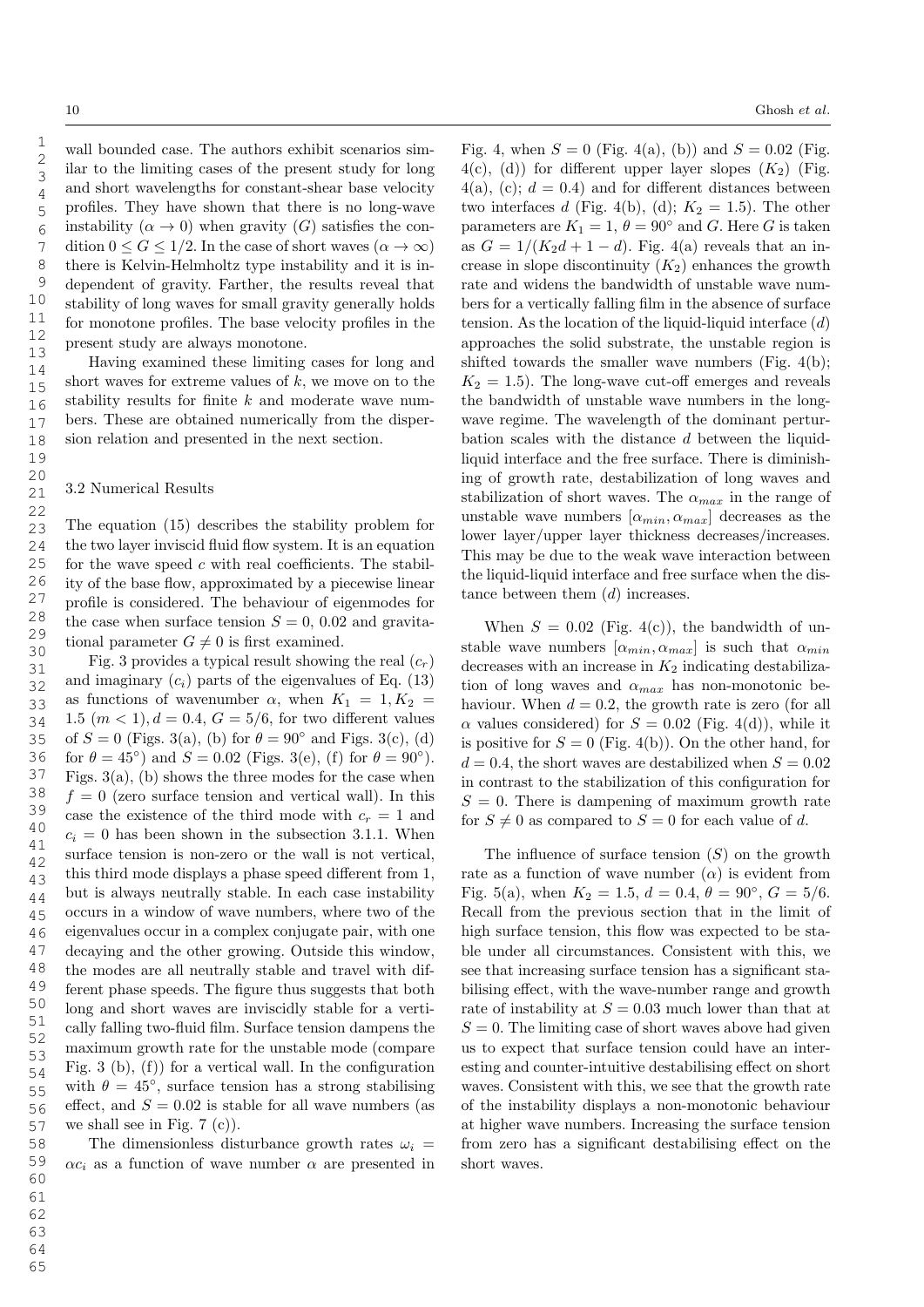

Fig. 5 (a) Influence of surface tension on the growth rate  $(\omega_i)$  and (b) Phase lag between the waves, at the free surface  $(h_2)$ and the liquid-liquid interface  $(h_1)$  for different surface tension parameter  $(S)$  value. The other parameters are  $K_2 = 1.5$ ,  $d =$ 0.4,  $\theta = 90^{\circ}$ ,  $G = 5/6$ .

That this counterintuitive effect is caused by the interaction with the shear-jump interface is seen in Fig. 5(b), which shows the phase lag/phase shift between the maxima in disturbance heights,  $h_2$  of the free surface, and  $h_1$  of the shear-jump interface, as a function of wave number  $(\alpha)$ . We may check that in the range of wave numbers where the phase lag locked into a positive value, the flow has positive growth rate (see Fig. 5(a)). It is clear that at small values of surface tension, short waves are destabilised by the increase of surface tension, but as the surface tension is further increased, the phase-locking into a positive value is restricted to a small range of wavenumbers, and short waves are stabilised. The mechanism for instability in the inviscid system may thus be attributed to the interaction between the waves at the two interfaces. (The positive phase lag (more than  $0^{\circ}$  and less than  $180^{\circ}$ ) corresponds to the inviscid interaction between the waves at the free surface and the liquid-liquid interface. On the other hand, zero phase lag indicates that there is no wave-wave interaction.) The effect of the magnitude and the location of the slope change, as well as surface tension, on the most unstable eigenmode is summarised in Fig. 6 by the contour plot of maximum growth rate  $\omega_{i,max}$  in the  $K_2-d$  plane. Fig. 6 presents results in the absence of surface tension  $(S = 0)$  (a) and in its presence (b). For a fixed  $d$ , as  $K_2$  decreases (m increases), the flow becomes more stable. In addition, the flow is always more stable in the presence of surface tension. The strongest stabilisation due to surface tension is seen at low  $d$ , i.e. when the separation between the jump in shear stress and the free surface is small. We note that for  $K_2 < 1$  ( $m > 1$ ), the configuration is inviscidly stable for all values of d in the range considered. At extremely small values of  $K_2$ , extremely short waves 21 22 23 24 25 26 27 28 29 30 31 32 33 34 35 36 37 38 39 40 41 42 43 44 45 46 47 48 49 50 51 52 53 54 55 56 57 58 59 60

are destabilised by surface tension, but this limit is not shown here.

As the slope of the inclined substrate is decreased (Fig. 7(a);  $S = 0$ ), the growth rate is decreased and the unstable region is shifted towards shorter wave lengths. However, the bandwidth of unstable wave numbers is decreased, indicating the stabilizing effect of decrease in inclination angle  $\theta$ . In the presence of surface tension (Fig. 7(b);  $S = 0.02$ ), a decrease in  $\theta$  decreases the maximum growth rate, reduces the bandwidth of unstable wave numbers and stabilizes both long and short waves.

#### 3.3 Comparison to viscous results

Having examined various aspects of the inviscid instability, we return to the flow which motivated this study, namely the viscous miscible two-fluid film flow on an inclined wall, whose base state was seen in figure 2(b). It is not possible to make a firm statement on whether the instability due to viscosity stratification is caused by inviscid means or not. We therefore restrict ourselves to pointing out, by means of Fig. 8, that the two instability growth rates display a qualitative similarity in terms of the range of unstable wavenumbers, and in terms of the increase in growth rate with increasing viscosity contrast  $1/m$  (or  $K_2$ ), when  $\theta = 90^{\circ}$  (S = 0 in Fig. 8(a) and  $S = 0.02$  in Fig. 8(b)).

The present inviscid analysis shows the existence of an unstable mode, with  $c_r < 1$  at moderate wave numbers for a wide range of parameters (Fig. 3). The growth rate of this mode decreases with an increase in the distance between the liquid-liquid interface and the free surface (Fig. 4). These results are observed for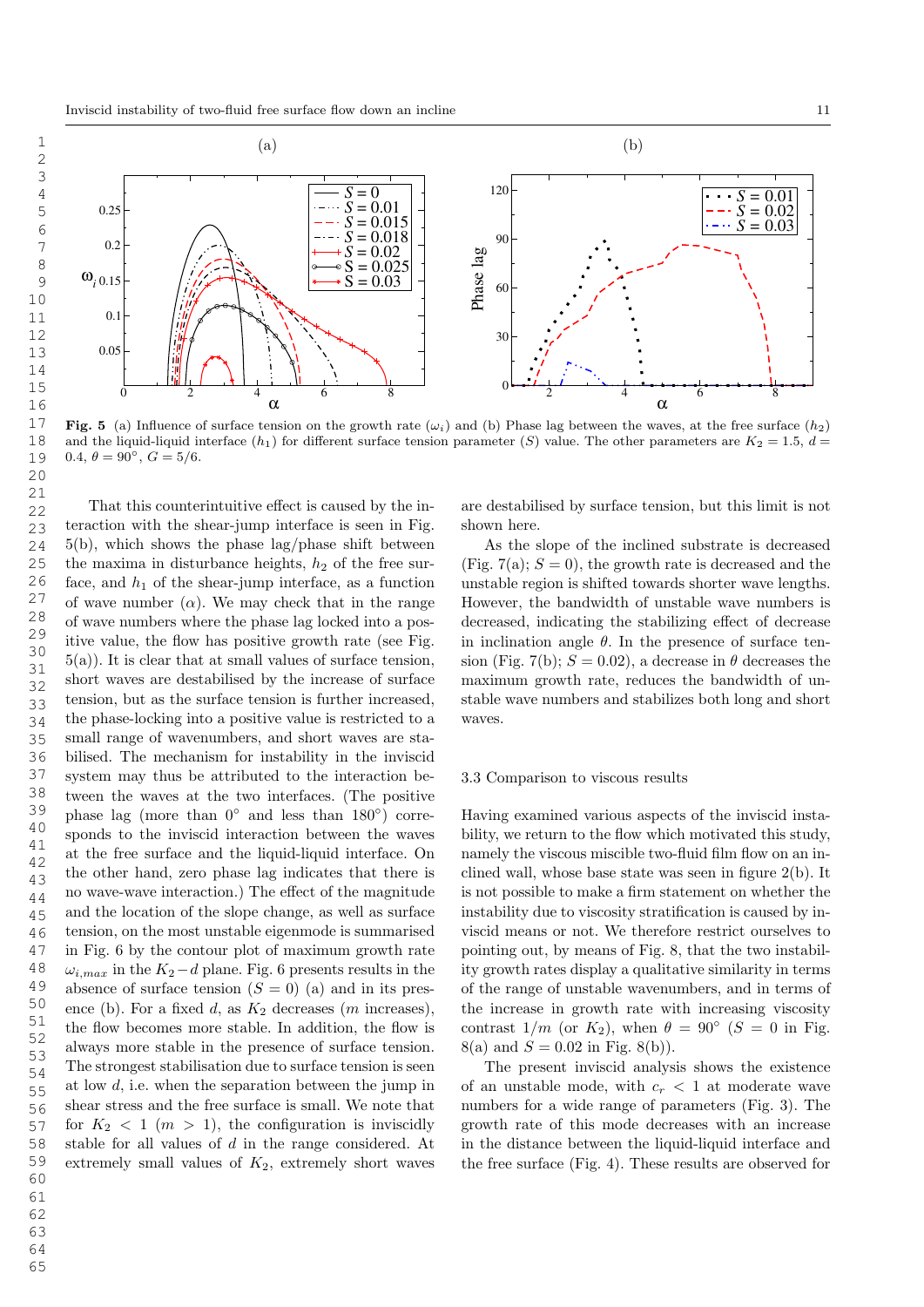

Fig. 6 Contour plot of maximum growth rate  $\omega_{i,max}$  in  $K_2 - d$  plane: (a) in the absence of surface tension  $(S = 0)$ ; (b) for surface tension parameter  $S = 0.02$ . The other parameters are  $K_1 = 1, \theta = 90^{\circ}, G = 1/Y$ .



Fig. 7 Influence of angle of inclination  $\theta$  on the growth rate  $\omega_i = \alpha c_i$  for  $K_1 = 1, K_2 = 1.5, d = 0.4$ :  $S = 0$  in Fig. (a) and  $S = 0.02$  in Fig. (b). The dimensionless gravity parameter,  $G = 5/6$ .



Fig. 8 Comparison of inviscid result (I) with viscous results (V): (a)  $S = 0$  and (b)  $S = 0.02$ . In the inviscid case,  $\omega_{i,max}$ is given as a function of the distance  $(d)$  between the liquid-liquid interface and free surface for different upper layer slopes  $(K_2)$ . In the viscous case,  $\omega_{i,max}$  is presented as a function of the distance (d) of the thin mixed layer from the free surface for different viscosity ratios (m). Here  $m = 1/K_2$ . The other parameters are, in the viscous case  $Re = 100, \theta = 90^{\circ}, Sc = 100$ and in the inviscid case  $\theta = 90^{\circ}$ ,  $K_1 = 1$ ,  $G = 1/Y$ .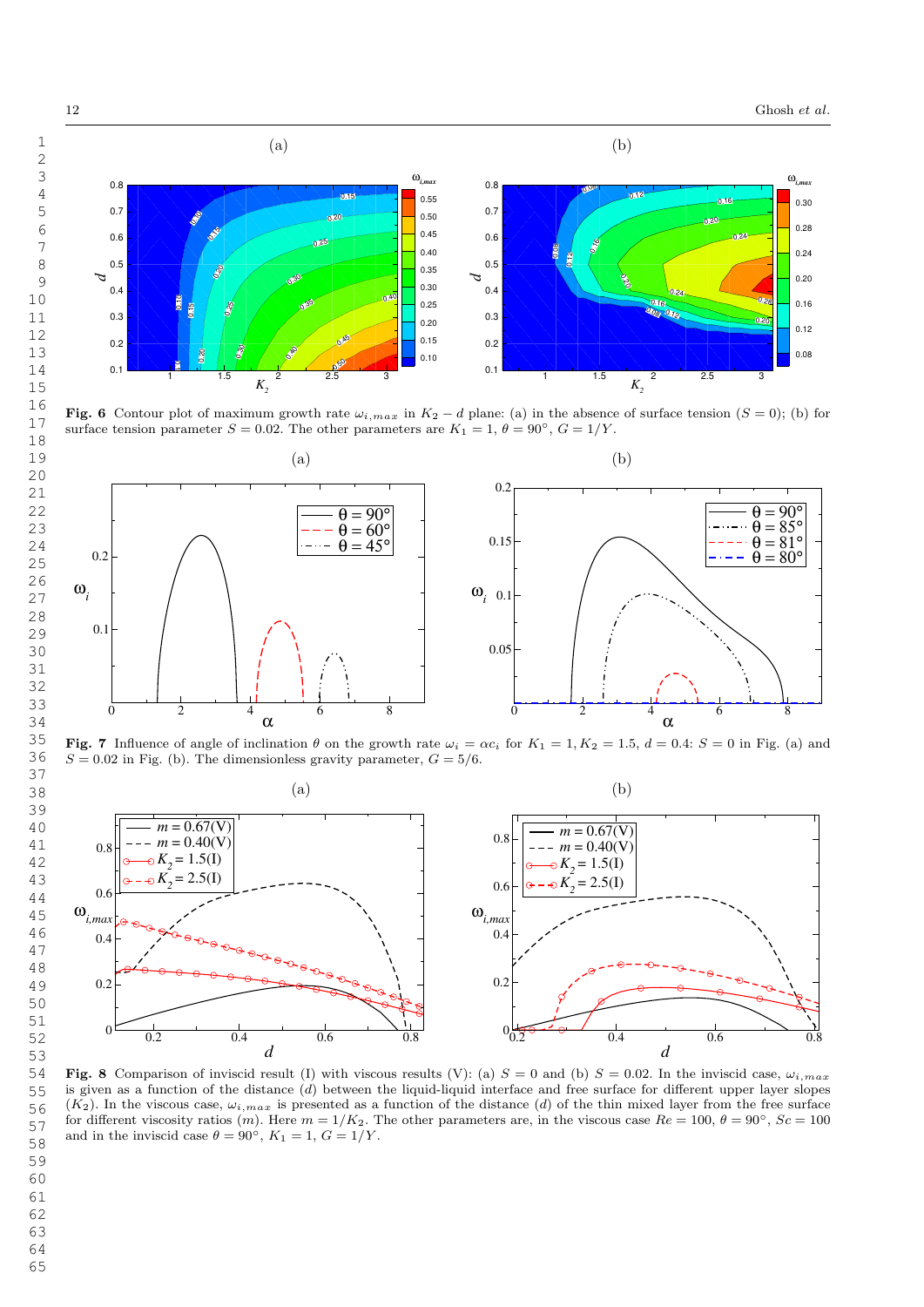

Fig. 9 Comparison of eigenvalues (Figs. (a), (b)) and growth rates (Figs. (c), (d)) between viscous and inviscid flow. In Fig. (a)  $\theta = 90^{\circ}$ ,  $S = 0$  and in Fig. (b)  $\theta = 45^{\circ}$ ,  $S = 0.02$ . The other parameters are  $m = 0.67$ ,  $Re = 100$ ,  $\theta = 90^{\circ}$ ,  $Sc = 100$  in the viscous case and in the inviscid case  $K_2 = 1.5$ ,  $\theta = 90^\circ$ ,  $K_1 = 1$ ,  $G = 5/6$ . The curves with circle symbols in Fig. (c) (for  $S = 0.0$ ) and Fig. (d) (for  $S = 0.02$ ) present the inviscid results.

the configuration with  $K_2 > 1$  which corresponds to  $m < 1$  in the viscous case (see Fig. 8 for comparison). As the slope  $(K_2)$  of the upper layer increases from one, maximum growth rate  $(\omega_{i,max})$  increases (Fig. 8). Moreover, the stabilizing effect of  $\theta$  and S observed in the inviscid model are also seen in the viscous case (Fig. 12 in Usha  $et \ al.$  [13]). Another inviscid mode, with phase speed  $c_r > 1$ , that is shown to exist in this study, may be associated with the inviscidly stable free surface mode of the viscous case [13], since the phase speed  $c_r$ for both the modes is greater than one. However, the viscous forces destabilized this mode as shown by Usha et al. [13].

Fig. 9 presents comparison of eigenmodes for  $\theta =$ 90° (Fig. 9(a)) and  $\theta = 45$ ° (Fig. 9(b)) between the viscous case (filled circles) and the inviscid case (square symbols). We observe from Fig.  $9(a)$  that the overlap modes  $(O_1 \text{ and } O_2 \text{ modes})$  in viscous case and the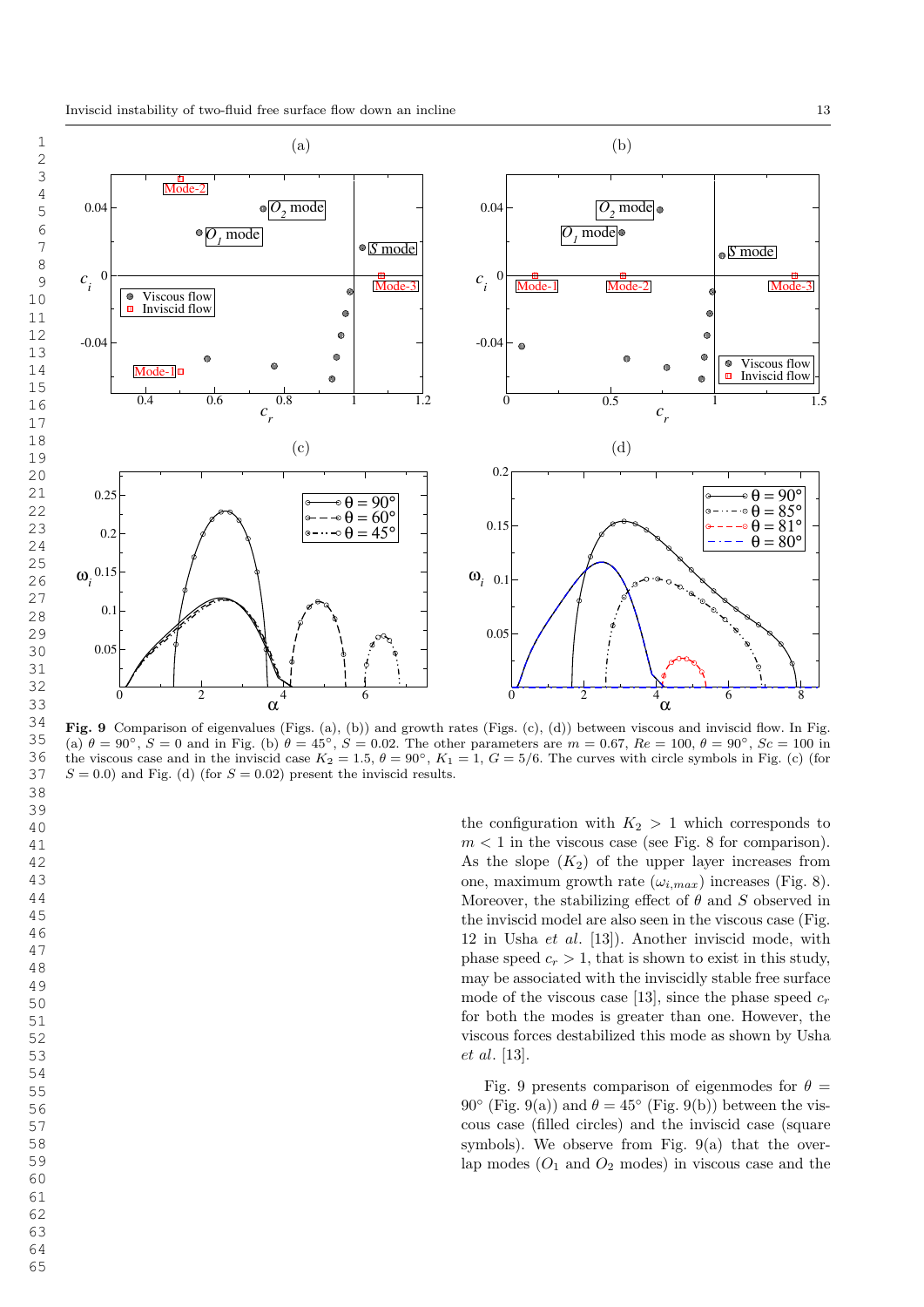Modes-1, 2 of the inviscid case have phase speed  $c_r < 1$ . The surface mode (S-mode) in the viscous case and the Mode-3 in the inviscid case have  $c_r > 1$ . A similar scenario is observed in Fig. 9(b) for  $\theta = 45^{\circ}$ . While both the inviscid (Mode-2) and viscous modes (overlap modes) are unstable for  $\theta = 90^{\circ}$ ; we see that when  $\theta =$  $45^{\circ}$ , only viscous overlap modes are unstable. Fig.  $9(c)$ and (d) present growth rate curves for different angle of inclinations when  $S = 0$  and  $S = 0.02$  respectively. The other parameters are  $K_1 = 1.0, K_2 = 1.5, G = 5/6$ and  $d = 0.4$ . Curves with symbols are for inviscid case and other curves are for viscous case. Without surface tension (Fig. 9(c)), in the viscous case, the  $O_2$  overlap mode is the most unstable mode, and this mode is relatively unaffected by inclination angle. In the inviscid case, the most unstable mode (Mode-2) is heavily affected by inclination angle both in terms of growth rate and wavelength. In the presence of surface tension (Fig. 9(d)), the inviscid modes are heavily stabilized for most inclinations lower than 90 degrees, while viscous modes remain unstable for all inclinations shown. Hence, while the inviscid Mode-2 shows qualitative similarity with viscous  $O_2$  for  $\theta = 90^\circ$  inclination (Fig. 8), we conclude that viscosity modifies the stability properties of the flow quantitatively and qualitatively for most other inclinations.

### 3.4 Kinetic energy of disturbances

The disturbance kinetic energy is examined through an energy budget analysis. The analysis explains how the unstable disturbances extract their energy growth from the base flow or the opposite for the stable disturbances. The energy budget equation is derived using a standard procedure [2].

The  $x$  and the  $y$  momentum equations for the perturbed quantities are multiplied by the respective components of velocity perturbations; the resulting equations are added and integrated over one wavelength  $\lambda = \frac{2\pi}{\alpha}$  of the disturbance in a domain bounded by the free surface at  $y = 0$  and the wall at  $y = 1$ . Using all the boundary conditions, the following energy disturbance equation for the two-fluid inviscid free surface flow down an incline is obtained (after substituting the normal modes for the perturbations and suppressing hat  $(\hat{\ })$  symbols):

$$
KEN = RES +STE + HYD, \t(24)
$$

where,

$$
KEN = \frac{\omega_i}{2} \int_0^d (|u_2|^2 + |v_2|^2) dy + \frac{\omega_i}{2} \int_d^1 (|u_1|^2 + |v_1|^2) dy,
$$

$$
RES = -\frac{1}{4} \int_0^d U'_{2B} (\bar{u}_2 v_2 - u_2 \bar{v}_2) dy
$$
  

$$
-\frac{1}{4} \int_d^1 U'_{1B} (\bar{u}_1 v_1 - u_1 \bar{v}_1) dy,
$$
  

$$
STE = -\frac{\alpha^2 S}{4} \left[ (v_2 \bar{h}_2 + \bar{v}_2 h_2) \Big|_{\text{at } y=0} \right],
$$
  

$$
HYD = -\frac{G \cot(\theta)}{4} \left[ (v_2 \bar{h}_2 + \bar{v}_2 h_2) \Big|_{\text{at } y=0} \right].
$$

In the above, an over-bar  $($ <sup>-</sup> $)$  represents the complex conjugate; KEN is the time rate of change of the total disturbance energy and RES is the rate of energy transfer between the base flow and the disturbance (commonly known as "Reynolds stress" term); STE and HYD respectively correspond to the surface energy due to surface tension at the free surface and the gravity potential energy. The terms in Eq. (24) are plotted as a function of wave number  $\alpha$  for different surface tension parameter  $(S)$  values, after scaling by the factor  $SKL$  given by

$$
SKL = \int_0^d (|u_2|^2 + |v_2|^2) dy + \int_d^1 (|u_1|^2 + |v_1|^2) dy,
$$

for  $\theta = 30^{\circ}$  (Fig. 10). The other parameters are taken as  $K_1 = 1, K_2 = 1.5, d = 0.4$  and  $G = 0.02$  (Fig. 10). When  $\theta = 90^{\circ}$  the term  $HYD$  has no contribution to the energy budget for any value of G (since  $\cot \theta = 0$ ). Also, the term *STE* has no contribution to the energy budget if surface tension parameter  $S = 0$ .

Fig.  $10(a)$  shows the *KEN* term which corresponds to the scaled growth rate  $(\omega_i/2)$  for the indicated parameters. So, the flow system is stable or unstable if  $KEN < 0$  or  $KEN > 0$ . Fig. 10(a) reveals that, the long-waves are stabilized by the presence of surface tension and the maximum growth rate decreases with an increase in surface tension parameter  $(S)$  value. However, the presence of surface tension  $(0 < S \leq 0.025)$  at the free surface  $(y = 0)$  creates a disturbance and new set of damped and unstable short wave modes exist at large wave numbers (for  $\alpha > 4$  when  $S = 0.02$ ; Fig.  $10(a)$ ). Beyond this S value, the short waves are also stabilized.

The contribution to the energy transfer from the Reynolds stress  $(RES)$  is presented in Fig. 10(b). When  $S = 0$ , Eq. (24) has KEN, RES and HYD terms, and so  $KEN = RES + HYD$ . In this case, the instability arises due to the production of energy by Reynolds stress (RES) and there is contribution to the energy transfer from  $HYD$  term in Eq. (24), but it is small as compared to other energy terms. It produces negative energy for all S values considered indicating its stabilizing role (Fig.  $10(d)$ ). When S is increased, contribution

63 64 65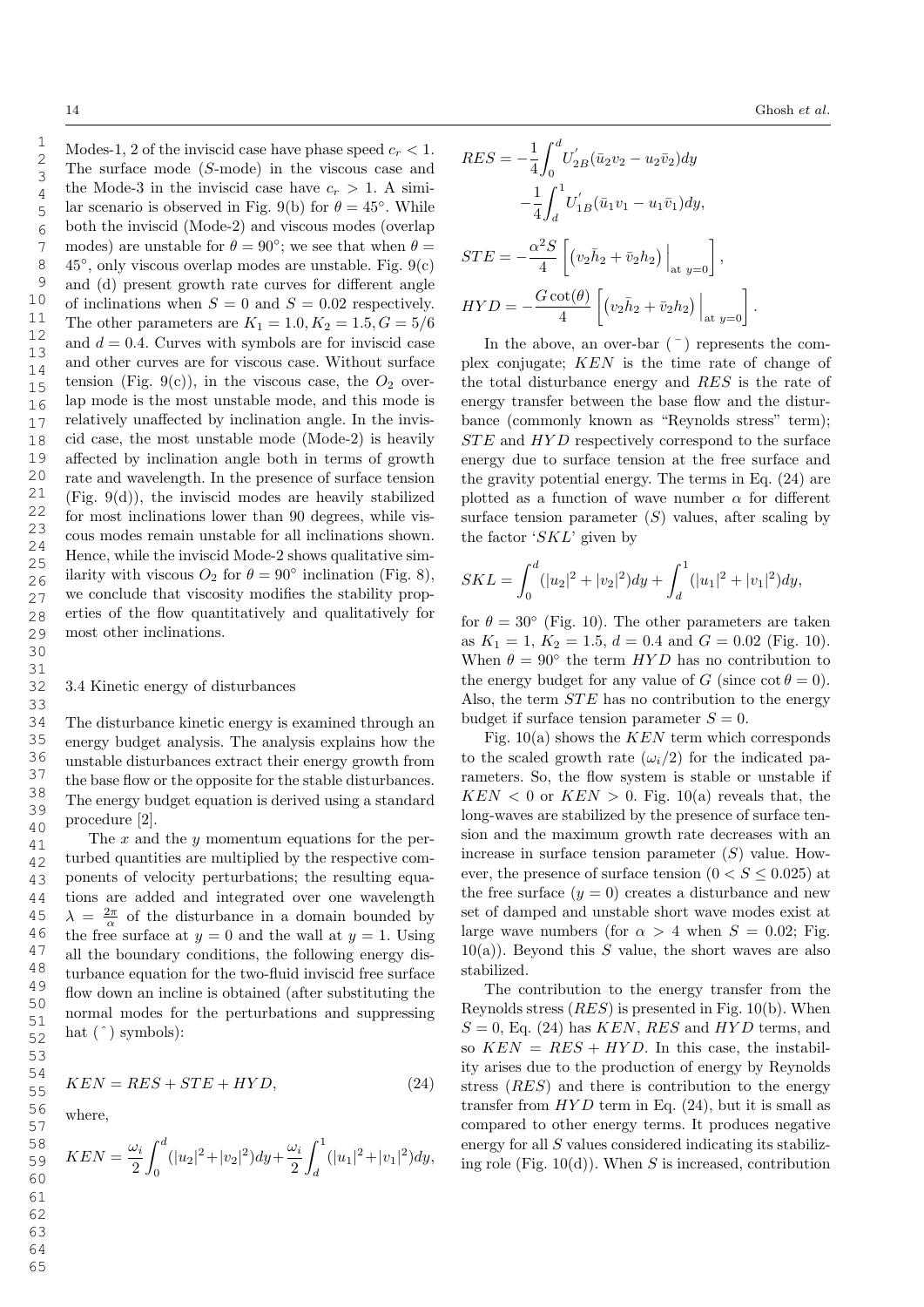

Fig. 10 Energy terms for different S when  $\theta = 30^{\circ}$ . The other parameters are taken as  $K_1 = 1, K_2 = 1.5, d = 0.4$  and  $G = 0.02$ .

to the energy transfer comes also from the STE term and it is negative for all unstable wave numbers  $(10(c))$ .

For moderate wave numbers, the surface tension displays a stabilizing effect by overcoming the destabilizing effect of Reynolds stress. The rate of kinetic energy disturbance decreases due to the contribution of negative energy from surface tension at the free surface. As S increases, this stabilizing effect is enhanced for this range of moderate wave numbers. Short waves are destabilized for small surface tension value  $(S = 0.02)$ as the destabilizing effect of Reynolds stress overcomes the stabilizing effect of surface tension (for  $\alpha \geq 4$ ). However, as S increases in addition, the destabilizing effect of RES is suppressed by the damping effect of surface tension and the flow becomes neutrally stable beyond  $S \geq 0.03$ .

## 4 Conclusions

The inviscid temporal stability of two-fluid parallel shear flow in the presence of a free surface down an inclined substrate is analyzed. The base velocity profiles in the two layers are approximated by piecewise linear profiles. The choice of base velocity profile for the inviscid case ensures that its characteristic features such as asymptotic velocity values in each layer match with that of the viscous case. The viscosity stratification of the background flow is thus incorporated through a slope change in the base profiles, at the interface between the two fluids. The analytical results of the limiting cases of the dispersion relation reveal that:

- In the absence of surface tension, for any inclination of the wall, the short waves are stabilized as  $K_2 \rightarrow$  $\infty$ . But, surface tension destabilizes short waves.
- For a vertical wall, in the presence or absence of surface tension, there is no long-wave instability as  $K_2 \rightarrow \infty$ . In fact, long-wave instability is independent of surface tension effects, when  $K_2 \to \infty$ .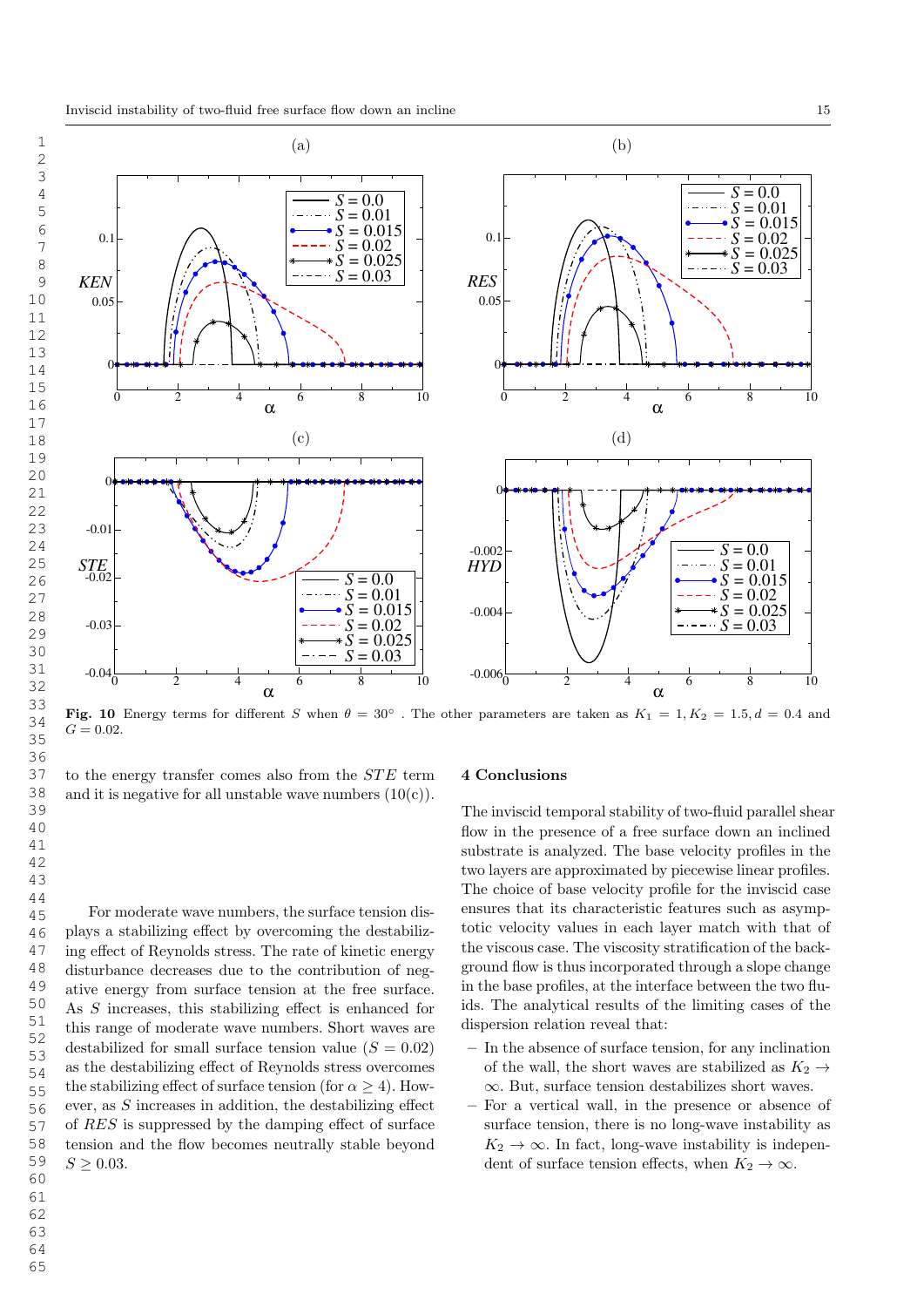- In the absence of surface tension and for a vertical wall,  $K_2 \rightarrow 0$  limiting case is inviscidly stable for any position of the interface.
- Also, when  $K_2 \rightarrow 0$  there is no long-wave (shortwave) instability for a vertical wall in the presence (absence) of surface tension. But, the presence of small surface tension (with  $S\alpha \ll 1$ ) destabilizes the short waves as  $K_2 \to 0$ . However, the inclination of the wall has no influence, in this case.
- In the absence of surface tension  $(S = 0)$ , for a vertical wall  $(\theta = 90^{\circ})$ , there is no long or shortwave instabilities for any value of upper layer slope  $(K_2).$

In the above  $K_2 \rightarrow 0$  corresponds to the case where the velocity of the upper layer is very high as compared to the lower layer. On the other hand  $K_2 \to \infty$  implies that the upper layer has a uniform constant velocity.

The numerical solution of the dispersion relation produces results consistent with the limiting cases above. In addition, it shows that in the absence of surface tension  $(S = 0)$ , for a vertically falling film  $(\theta = 90^{\circ})$ , two inviscid modes occur with phase speed less than the free surface velocity  $(c_r < 1)$ , when the upper layer slope is greater than one  $(K_2 > 1)$  and one of the modes is unstable for moderate wave numbers. In this case, the long and short waves are inviscidly stable. As the inclination of the substrate is decreased, a new neutrally stable mode is found with phase speed  $c_r > 1$ . This scenario is also observed when  $S \neq 0$ . The unstable mode is destabilized by increasing the upper layer slope and stabilized by placing the liquid-liquid interface closer to the wall (Fig. 4). Although surface tension  $(S)$  dampens the maximum growth rate of the dominant disturbance, the system is unstable for short waves when  $S$  is small (Fig. 3;  $S = 0.02$ ). This may be due to the interaction of the inviscid waves at the free surface and the liquid-liquid interface. A detailed wave interaction approach [49, 50] is required for a complete and thorough understanding and will be pursued in future. In order to understand the disturbance evolution and the role of surface tension, we have performed an energy budget analysis. The energy transfer from the base flow to the disturbances (through the Reynolds stress term) is responsible for the inviscid instability and surface tension has a non-monotonic effect on the energy transfer depending on the wave number.

When  $m > 1$   $(K_2 < 1)$ , we observe the existence of unstable modes due to viscosity stratification in viscous flow [13]. The inviscid analysis shows that for  $K_2 < 1$ , the flow system is inviscidly stable. This suggests that the unstable modes that occur for  $m > 1$  in the viscous case arise due to viscosity stratification and diffusivity mechanism. On the other hand, for  $K_2 > 1$ , the in-

viscid analysis has identified two modes: one unstable mode with phase speed  $c_r < 1$  and another neutrally stable mode with  $c_r > 1$ . In the viscous flow system, for  $m < 1$ , Usha *et. al.* [13] have shown the existence of two types of unstable modes namely, the overlap modes with  $c_r < 1$  and a surface mode with  $c_r > 1$ . This indicates that, for a flow configuration with the less viscous fluid adjacent to the free surface  $(m < 1; K_2 > 1)$ , the inviscid mechanism is also responsible for the occurrence of unstable modes. This is evident from the qualitative agreement between the inviscid model results and the viscous case  $(m < 1; K_2 > 1$  as shown in Fig. 8). Viscous effects modify the stability properties of the flow system quantitatively.

### References

- 1. S. Chandrasekhar, "Hydrodynamic and Hydromagnetic Stability," The International Series of Monographs and Physics, Clarendon Press, Oxford, 1961.
- 2. P. G. Drazin and W. H. Reid, " Hydrodynamic stability," Cambridge University Press, Cambridge, 1985.
- 3. S. Friedlander and V. Yudovich "Instabilities in Fluid Motion," Notices Am. Math. Soc., vol. 46, pp. 1358-1367, 1999.
- 4. C. C. Lin, "On the stability of two-dimensional parallel flows," Proceedings of the National Academy of Science, pp. 316-324, 1944.
- 5. Z. W. Lin, "Some recent results on instability of ideal plane flows," Contemp. Math., Vol. 371, pp. 217-229, 2005.
- 6. M. S. Longuet-Higgins, "Shear instability in spilling breakers," Proc. R. Soc. London, Ser. A, vol. 446, pp. 399, 1994.
- 7. J. H. Duncan, "Spilling breakers," Annu. Rev. Fluid Mech., vol. 33, pp. 519, 2001.
- 8. G. S. Triantafyllou and A. A. Dimas, "Interaction of twodimensional separated flows with a free surface at low Froude numbers," Phys. Fluids A, vol. 1, pp. 1813, 1989.
- 9. P. J. Olsson and D. S. Henningson, "Direct optimal disturbance in watertable flow," Technical Report TRITA-MEK 1993:11, Royal Institute of Technology, 1993.
- 10. N. A. Bakas and P. J. Ioannou, "Modal and nonmodal growths of inviscid planar perturbations in shear flows with a free surface," Phys. Fluids, vol. 21, pp. 024102, 2009.
- 11. M. Renardy, "Short wave stability for inviscid shear flow," SIAM J. Appl. Math., vol. 69, pp. 763-768, 2009.
- 12. A. Kaffel and M. Renardy, "Surface modes in inviscid free surface shear flows," Z. Angew. Math. Mech., vol. 91, pp. 649 652, 2011.
- 13. R. Usha, O. Tammisola, and R. Govindarajan, "Linear stability of miscible two-fluid flow down an incline," Phys. Fluids, vol. 25, pp. 104102, 2013.
- 14. T. W. Kao, "Role of viscosity stratification in the instability of two-layer flow down an incline," J. Fluid Mech., vol. 33, pp. 561-572, 1968.
- 15. K. C. Sahu and R. Govindarajan, "Instability of a freeshear layer in the vicinity of a viscosity-stratified layer," J. Fluid Mech., vol. 752, pp. 626-648, 2014.
- 16. C.-S. Yih, "Instability due to viscosity stratification," J. Fluid Mech., vol. 27, pp. 337-352, 1967.

1

62 63

64